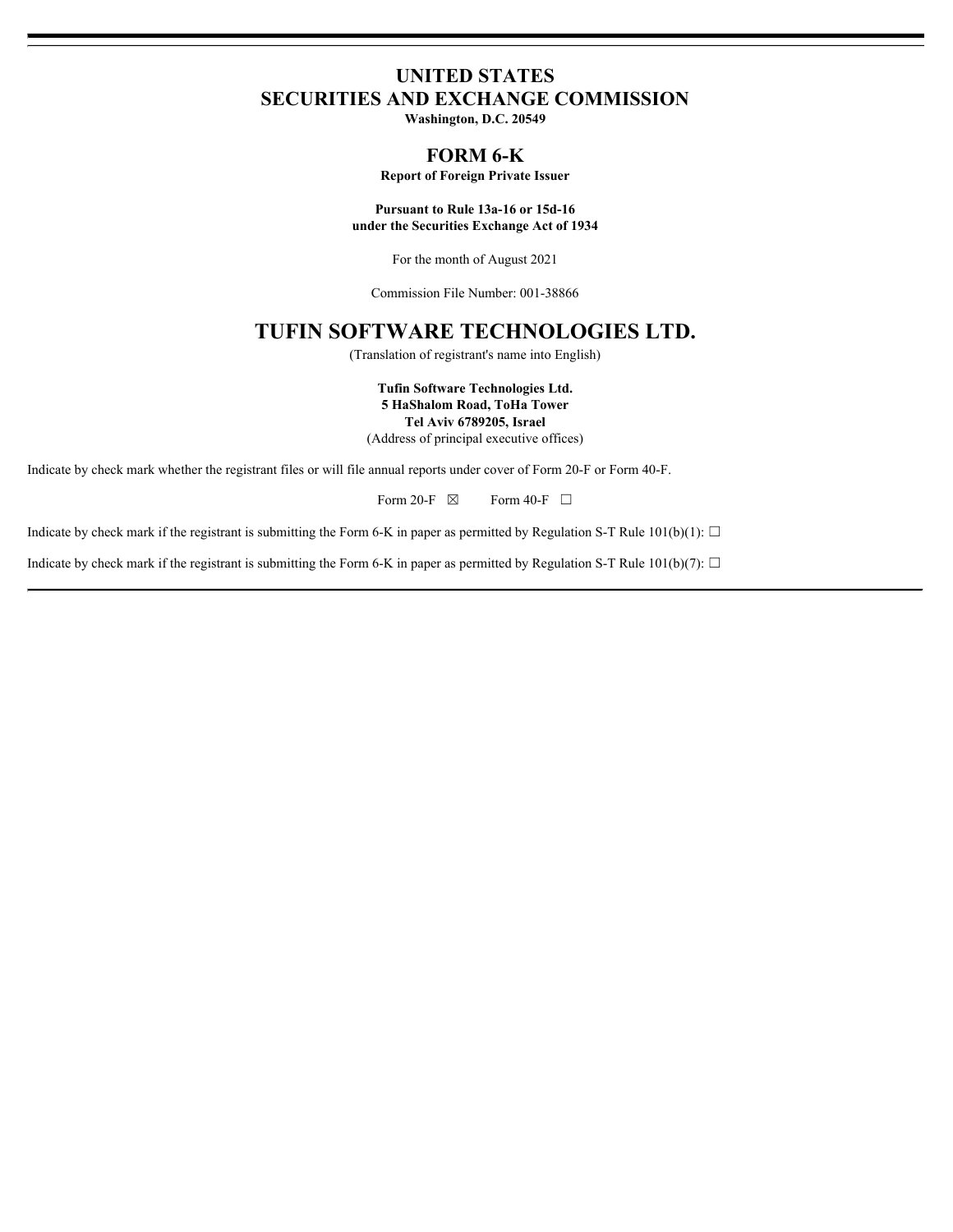### **EXPLANATORY NOTE**

This Report of Foreign Private Issuer on Form 6-K (this "Form 6-K") is being furnished by Tufin Software Technologies Ltd. ("Tufin") to the Securities **EXPLANATORY NOTE**<br>
This Report of Foreign Private Issuer on Form 6-K (this "Form 6-K") is being furnished by Tufin Software Technologies Ltd. ("Tufin") to the Securities<br>
and Exchange Commission (the "SEC") for the sole p statements of Tufin as of and for the six-months ended June 30, 2021; and (ii) furnishing, as Exhibit 99.2 to this Form 6-K, Management's Discussion and Analysis of Financial Condition and Results of Operations, which discusses and analyzes Tufin's financial condition and results of operations as of and for the six-month period ended June 30, 2021.

### **EXHIBIT INDEX**

|                             | <b>EXPLANATORY NOTE</b>                                                                                                                                                                                                                                                                                                                                                                                                                                                                                                                                                                                                                                       |
|-----------------------------|---------------------------------------------------------------------------------------------------------------------------------------------------------------------------------------------------------------------------------------------------------------------------------------------------------------------------------------------------------------------------------------------------------------------------------------------------------------------------------------------------------------------------------------------------------------------------------------------------------------------------------------------------------------|
| period ended June 30, 2021. | This Report of Foreign Private Issuer on Form 6-K (this "Form 6-K") is being furnished by Tufin Software Technologies Ltd. ("Tufin") to the Securities<br>and Exchange Commission (the "SEC") for the sole purposes of: (i) furnishing, as Exhibit 99.1 to this Form 6-K, unaudited condensed consolidated financial<br>statements of Tufin as of and for the six-months ended June 30, 2021; and (ii) furnishing, as Exhibit 99.2 to this Form 6-K, Management's Discussion and Analysis<br>of Financial Condition and Results of Operations, which discusses and analyzes Tufin's financial condition and results of operations as of and for the six-month |
|                             | Exhibit 99.1 and 99.2 to this Form 6-K shall be deemed to be incorporated by reference into Tufin's registration statements on Form F-3 (File No. 333-<br>239715) and Form S-8 (File Nos. 333-231985, 333-237291 and 333-253994).                                                                                                                                                                                                                                                                                                                                                                                                                             |
|                             | <b>EXHIBIT INDEX</b>                                                                                                                                                                                                                                                                                                                                                                                                                                                                                                                                                                                                                                          |
| Exhibit                     | Description                                                                                                                                                                                                                                                                                                                                                                                                                                                                                                                                                                                                                                                   |
| <u>99.1</u>                 | Unaudited Condensed Consolidated Financial Statements as of and for the Six Months Ended June 30, 2021                                                                                                                                                                                                                                                                                                                                                                                                                                                                                                                                                        |
| 99.2                        | Management's Discussion and Analysis of Financial Condition and Results of Operations in Relation to Unaudited Condensed<br>Consolidated Financial Statements as of and for the Six Months Ended June 30, 2021                                                                                                                                                                                                                                                                                                                                                                                                                                                |
| 101                         | Interactive data files pursuant to Rule 405 of Regulation S-T, formatted in inline Extensible Business Reporting Language<br>("XBRL"): (i) Unaudited Interim Consolidated Balance Sheets, (ii) Unaudited Interim Consolidated Statements of Comprehensive<br>Loss, (iii) Unaudited Consolidated Statements of Changes in Shareholders' Equity (iv) Unaudited Consolidated Statements of Cash<br>Flows and (v) related notes to these unaudited consolidated financial statements.                                                                                                                                                                             |
|                             |                                                                                                                                                                                                                                                                                                                                                                                                                                                                                                                                                                                                                                                               |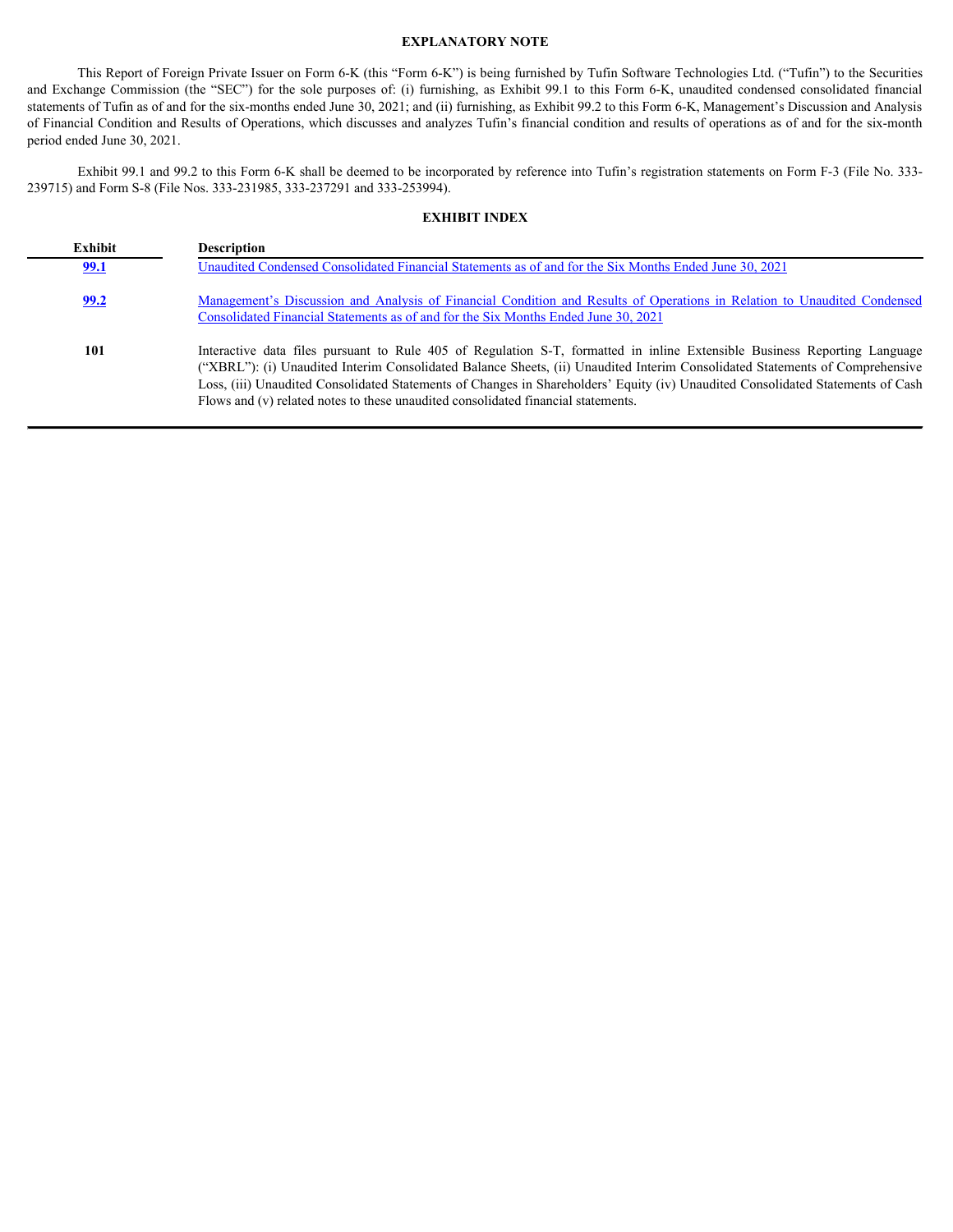# **SIGNATURES**

Pursuant to the requirements of the Securities Exchange Act of 1934, the Registrant has duly caused this report to be signed on its behalf by the undersigned, thereunto duly authorized.

# TUFIN SOFTWARE TECHNOLOGIES LTD.

By: */s/ Reuven Kitov* Name: Reuven Kitov Title: CEO & Chairman of the Board of Directors

Date: August 30, 2021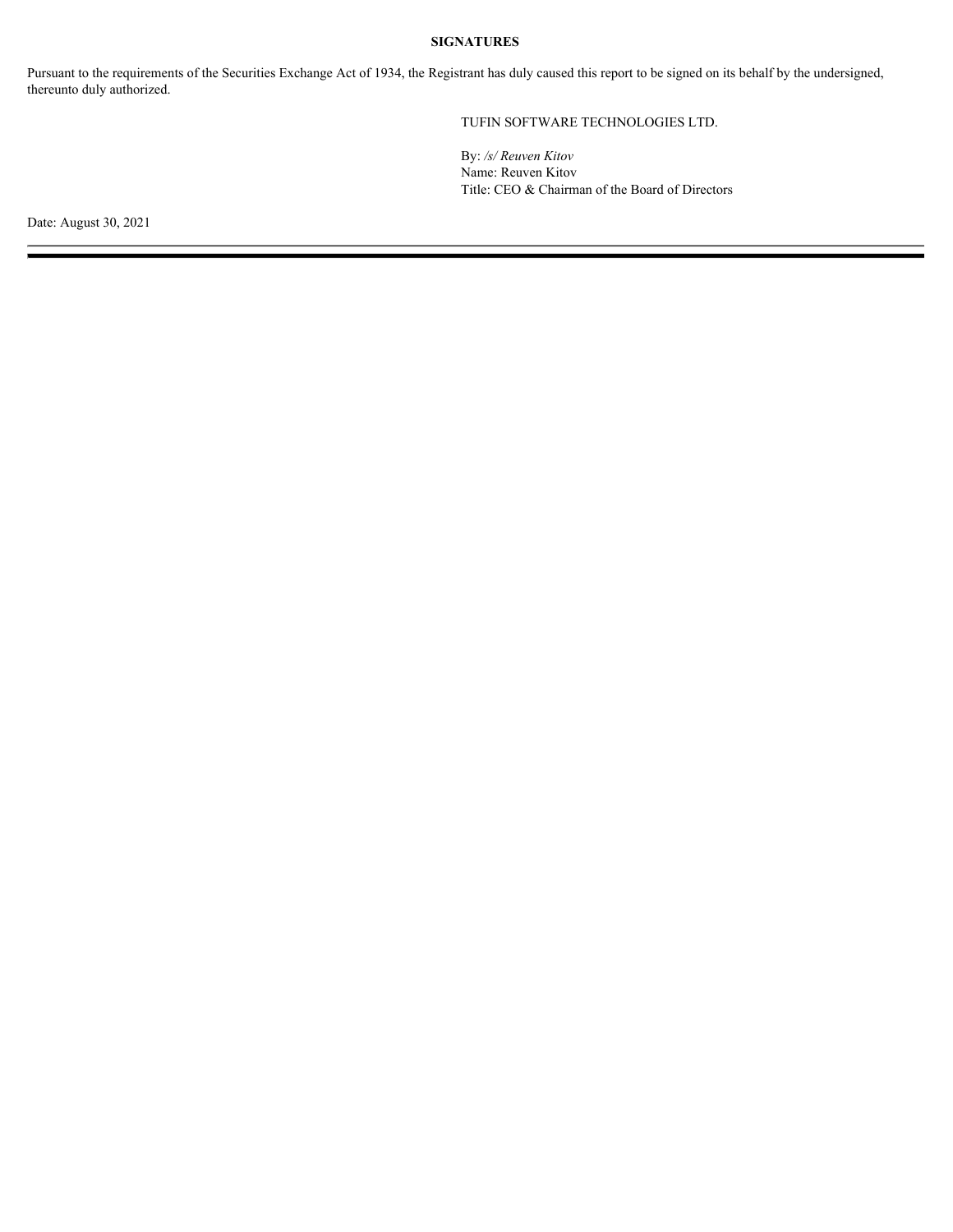# **CONDENSED CONSOLIDATED FINANCIAL STATEMENTS**

# **FOR THE SIX MONTHS ENDED JUNE 30, 2021**

# **(UNAUDITED)**

#### **INDEX**

<span id="page-3-0"></span>

|                                                                   | Page    |
|-------------------------------------------------------------------|---------|
| <b>Consolidated Balance Sheets</b>                                | $F - 2$ |
| <b>Consolidated Statements of Comprehensive Loss</b>              | $F - 4$ |
| <b>Consolidated Statements of Changes in Shareholders' Equity</b> | F - 5   |
| <b>Consolidated Statements of Cash Flows</b>                      | F - 6   |
| <b>Notes to Condensed Consolidated Financial Statements</b>       | $F - 7$ |
|                                                                   |         |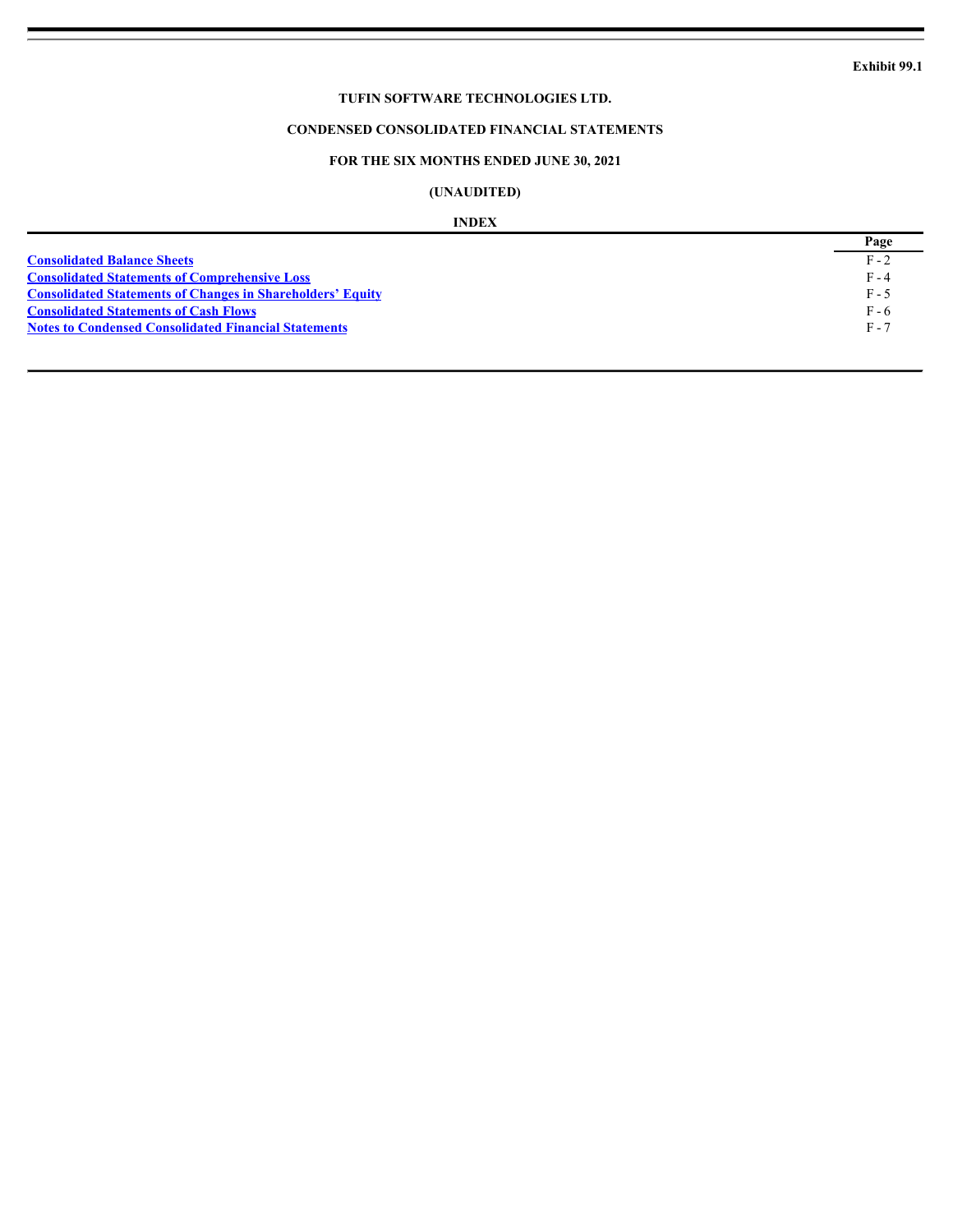# **TUFIN SOFTWARE TECHNOLOGIES LTD. CONDENSED CONSOLIDATED BALANCE SHEETS U.S. dollars in thousands (Unaudited)**

<span id="page-4-0"></span>

|                                                                                                         | December 31, |           | <b>June 30,</b> |         |  |
|---------------------------------------------------------------------------------------------------------|--------------|-----------|-----------------|---------|--|
|                                                                                                         |              | 2020      | 2021            |         |  |
| <b>Assets</b>                                                                                           |              |           |                 |         |  |
| <b>CURRENT ASSETS:</b>                                                                                  |              |           |                 |         |  |
| Cash and cash equivalents                                                                               | \$           | 58,449 \$ |                 | 55,851  |  |
| Marketable Securities - short term                                                                      |              | 19,586    |                 | 26,250  |  |
| Accounts receivable (net of allowance for credit losses of \$85 at December 31, 2020 and June 30, 2021) |              | 16,674    |                 | 10,378  |  |
| Prepaid expenses and other current assets                                                               |              | 7,159     |                 | 8,460   |  |
| <b>Total current assets</b>                                                                             |              | 101,868   |                 | 100,939 |  |
| <b>NON CURRENT ASSETS:</b>                                                                              |              |           |                 |         |  |
| Long-term restricted bank deposits                                                                      |              | 3,268     |                 | 3,230   |  |
| Marketable Securities - long term                                                                       |              | 22,705    |                 | 16,603  |  |
| Property and equipment, net                                                                             |              | 4,502     |                 | 4,590   |  |
| Deferred costs                                                                                          |              | 6,348     |                 | 6,131   |  |
| Deferred tax assets                                                                                     |              | 1,346     |                 | 1,853   |  |
| Operating lease assets                                                                                  |              | 18,802    |                 | 17,650  |  |
| Other non-current assets                                                                                |              | 1,512     |                 | 1,357   |  |
| <b>Total non-current assets</b>                                                                         |              | 58,483    |                 | 51,414  |  |
| <b>Total assets</b>                                                                                     |              | 160,351   |                 | 152,353 |  |

The accompanying notes are an integral part of the unaudited condensed consolidated financial statements.

 $\rm F$  -  $2$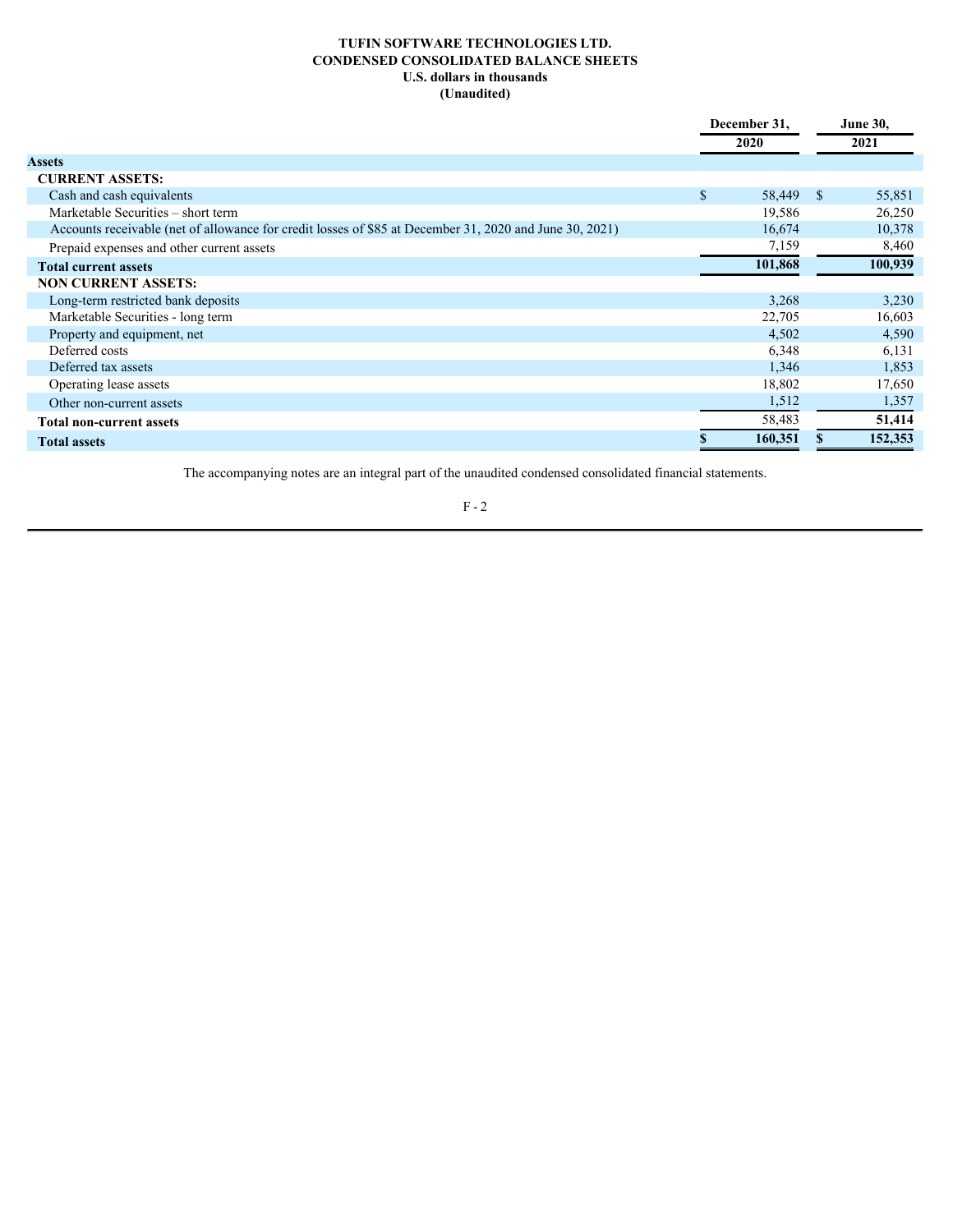# **TUFIN SOFTWARE TECHNOLOGIES LTD. CONDENSED CONSOLIDATED BALANCE SHEETS U.S. dollars in thousands (except share data) (Unaudited)**

|                                                                                                                                                                                                                                | December 31.<br>2020 |            | <b>June 30,</b> |            |  |
|--------------------------------------------------------------------------------------------------------------------------------------------------------------------------------------------------------------------------------|----------------------|------------|-----------------|------------|--|
|                                                                                                                                                                                                                                |                      |            |                 | 2021       |  |
| <b>LIABILITIES AND SHAREHOLDERS' EQUITY</b>                                                                                                                                                                                    |                      |            |                 |            |  |
| <b>CURRENT LIABILITIES:</b>                                                                                                                                                                                                    |                      |            |                 |            |  |
| Trade payables                                                                                                                                                                                                                 | $\mathbb{S}$         | $4,147$ \$ |                 | 5,878      |  |
| Employee and payroll accrued expenses                                                                                                                                                                                          |                      | 17,985     |                 | 15,865     |  |
| Other accounts payables                                                                                                                                                                                                        |                      | 578        |                 | 677        |  |
| Operating lease liabilities - current                                                                                                                                                                                          |                      | 3,185      |                 | 3,238      |  |
| Deferred revenues                                                                                                                                                                                                              |                      | 24,940     |                 | 29,695     |  |
| <b>Total current liabilities</b>                                                                                                                                                                                               |                      | 50,835     |                 | 55,353     |  |
| <b>NON-CURRENT LIABILITIES:</b>                                                                                                                                                                                                |                      |            |                 |            |  |
| Long-term deferred revenues                                                                                                                                                                                                    |                      | 12,815     |                 | 16,713     |  |
| Non-current operating lease liabilities                                                                                                                                                                                        |                      | 20,240     |                 | 18,563     |  |
| Other non-current liabilities                                                                                                                                                                                                  |                      | 1,282      |                 | 1,347      |  |
| <b>Total non-current liabilities</b>                                                                                                                                                                                           |                      | 34,337     |                 | 36,623     |  |
| <b>Total liabilities</b>                                                                                                                                                                                                       |                      | 85,172     |                 | 91,976     |  |
|                                                                                                                                                                                                                                |                      |            |                 |            |  |
| <b>COMMITMENTS AND CONTINGENCIES</b>                                                                                                                                                                                           |                      |            |                 |            |  |
| <b>SHAREHOLDERS' EQUITY:</b>                                                                                                                                                                                                   |                      |            |                 |            |  |
| Ordinary shares of NIS 0.015 par value; 150,000,000 shares authorized at December 31, 2020 and June 30, 2021,<br>respectively; 35,972,470 and 37,252,251 shares issued and outstanding at December 31, 2020 and June 30, 2021, |                      |            |                 |            |  |
| respectively;                                                                                                                                                                                                                  |                      | 148        |                 | 153        |  |
| Additional paid-in capital                                                                                                                                                                                                     |                      | 178,864    |                 | 187,535    |  |
| Accumulated other comprehensive income (loss)                                                                                                                                                                                  |                      |            |                 | (18)       |  |
| Accumulated deficit                                                                                                                                                                                                            |                      | (103, 838) |                 | (127, 293) |  |
| <b>TOTAL SHAREHOLDERS' EQUITY</b>                                                                                                                                                                                              |                      | 75,179     |                 | 60,377     |  |
| <b>TOTAL LIABILITIES AND SHAREHOLDERS' EQUITY</b>                                                                                                                                                                              |                      | 160,351    |                 | 152,353    |  |
|                                                                                                                                                                                                                                |                      |            |                 |            |  |

The accompanying notes are an integral part of the unaudited condensed consolidated financial statements.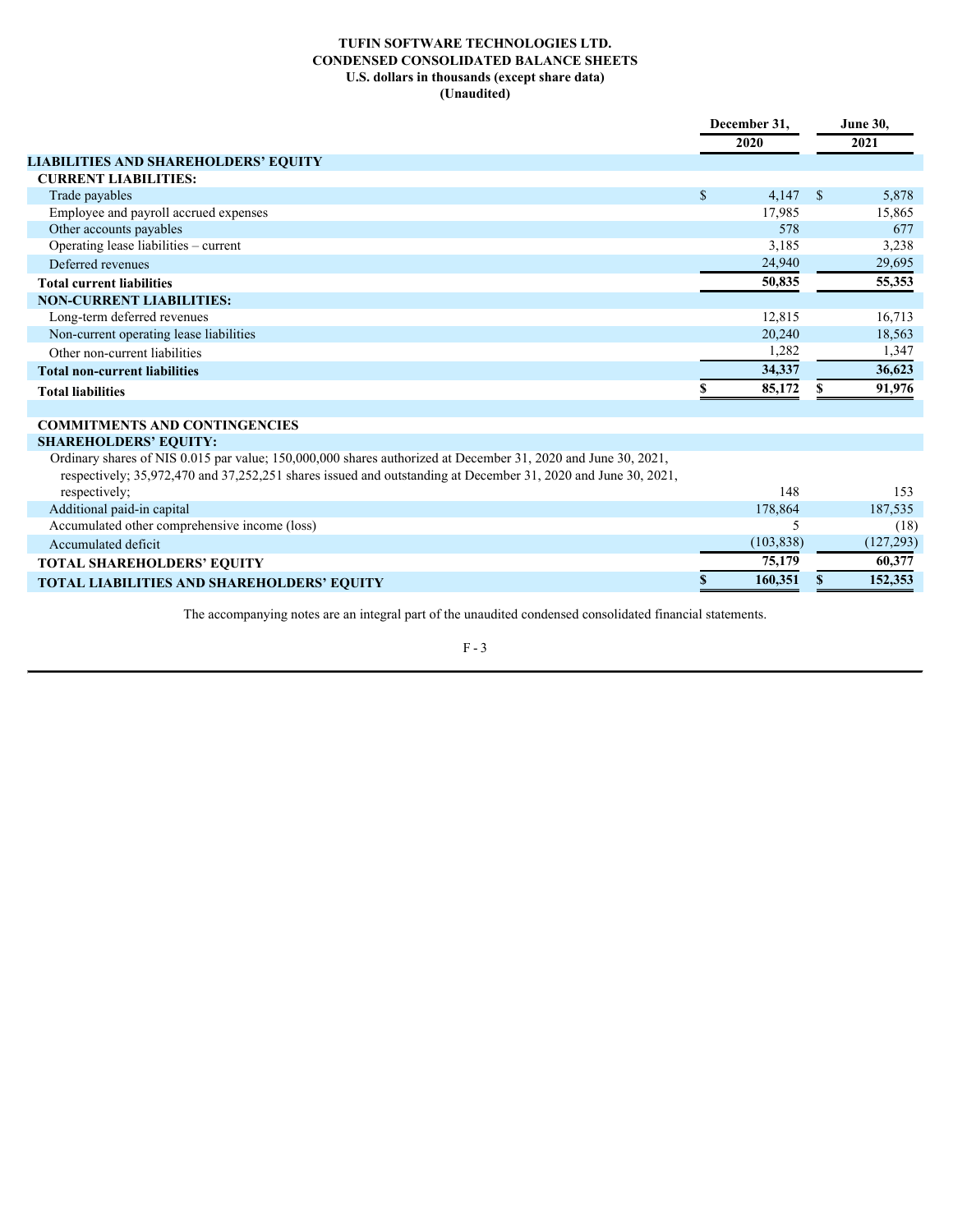# **TUFIN SOFTWARE TECHNOLOGIES LTD. CONSOLIDATED STATEMENTS OF COMPREHENSIVE LOSS U.S. dollars in thousands (except per share data) (Unaudited)**

<span id="page-6-0"></span>

|                                                                                                     | <b>Six Months Ended</b> |                  |               |                         |  |  |
|-----------------------------------------------------------------------------------------------------|-------------------------|------------------|---------------|-------------------------|--|--|
|                                                                                                     |                         | June 30,<br>2020 |               | <b>June 30,</b><br>2021 |  |  |
| Revenues:                                                                                           |                         |                  |               |                         |  |  |
| Product                                                                                             | \$                      | 13,705           | <sup>\$</sup> | 15,778                  |  |  |
| Maintenance and professional services                                                               |                         | 30,571           |               | 31,320                  |  |  |
| Total revenues                                                                                      |                         | 44,276           |               | 47,098                  |  |  |
| Cost of revenues:                                                                                   |                         |                  |               |                         |  |  |
| Product                                                                                             |                         | 1,213            |               | 1,331                   |  |  |
| Maintenance and professional services                                                               |                         | 9,113            |               | 9,866                   |  |  |
| Total cost of revenues                                                                              |                         | 10,326           |               | 11,197                  |  |  |
| Gross profit                                                                                        |                         | 33,950           |               | 35,901                  |  |  |
| Operating expenses:                                                                                 |                         |                  |               |                         |  |  |
| Research and development                                                                            |                         | 18,211           |               | 20,054                  |  |  |
| Sales and marketing                                                                                 |                         | 31,465           |               | 28,232                  |  |  |
| General and administrative                                                                          |                         | 9,724            |               | 11,885                  |  |  |
| Total operating expenses                                                                            |                         | 59,400           |               | 60,171                  |  |  |
| Operating loss                                                                                      |                         | (25, 450)        | $\mathbf{s}$  | (24,270)                |  |  |
| Financial income (expense), net                                                                     |                         | 436              |               | (241)                   |  |  |
| Loss before taxes on income                                                                         |                         | (25, 014)        | S.            | (24, 511)               |  |  |
| Taxes on income                                                                                     |                         | (843)            |               | 1,056                   |  |  |
| Net loss                                                                                            |                         | (25, 857)        | -S            | (23, 455)               |  |  |
| Basic and diluted net loss per ordinary share                                                       |                         | (0.73)           |               | (0.64)                  |  |  |
| Weighted average number of shares used in computing net loss per ordinary share - basic and diluted |                         | 35,552           |               | 36,715                  |  |  |
| <b>Comprehensive Loss</b>                                                                           |                         |                  |               |                         |  |  |
| Net loss                                                                                            | \$                      | $(25,857)$ \$    |               | (23, 455)               |  |  |
| Other comprehensive loss:                                                                           |                         |                  |               |                         |  |  |
| Unrealized loss from available-for-sale securities                                                  |                         | (10)             |               | (23)                    |  |  |
| Total comprehensive loss                                                                            |                         | (25, 867)        |               | (23, 478)               |  |  |
|                                                                                                     |                         |                  |               |                         |  |  |

The accompanying notes are an integral part of the unaudited condensed consolidated financial statements.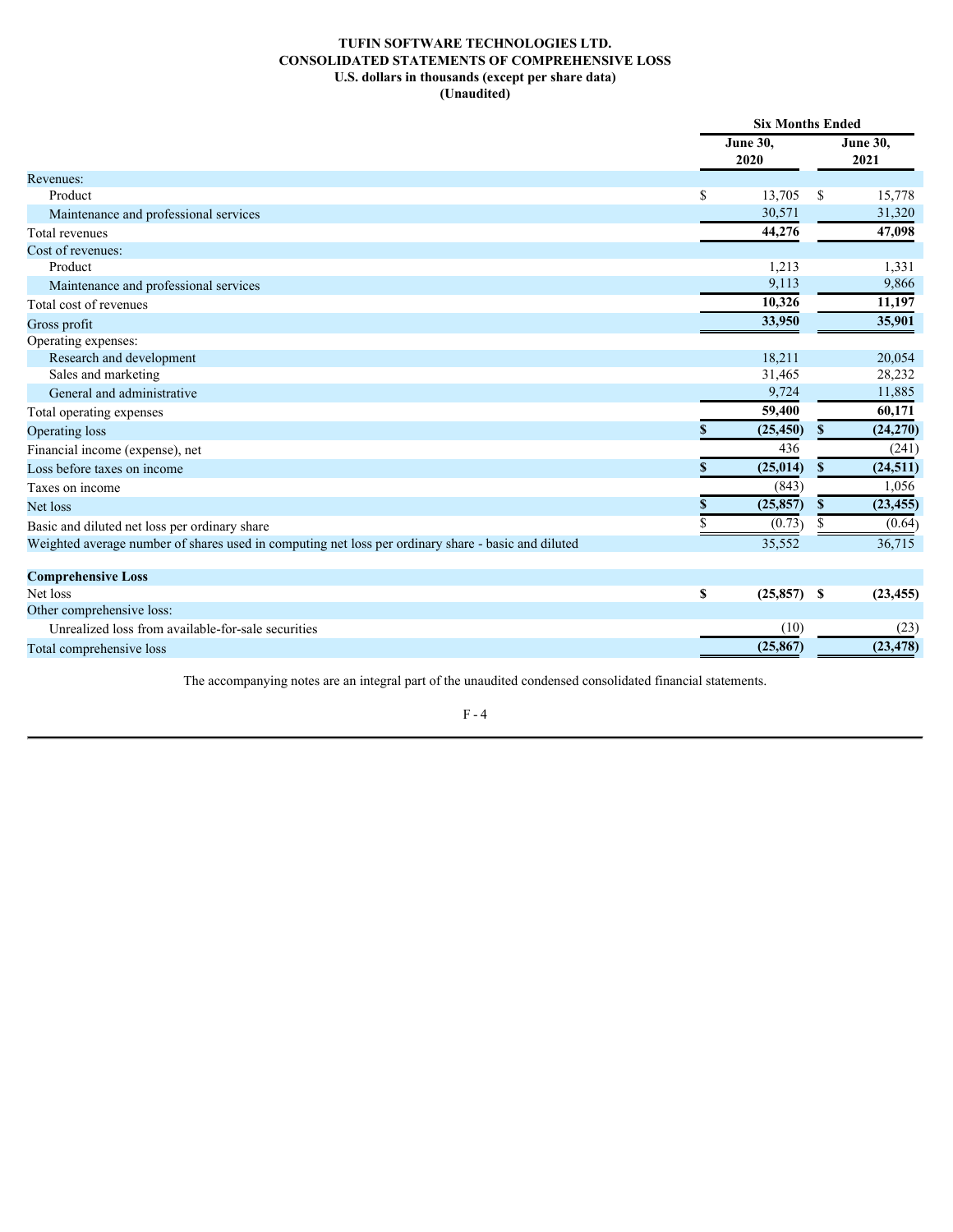# **TUFIN SOFTWARE TECHNOLOGIES LTD. CONSOLIDATED STATEMENTS OF CHANGES IN SHAREHOLDERS' EQUITY U.S. dollars in thousands (except share data) (Unaudited)**

<span id="page-7-0"></span>

|                                                                                                                 | <b>Ordinary Shares</b>     |                          | <b>Additional</b><br>Paid-in<br>Capital | <b>Accumulated</b><br>Other<br>Comprehensive<br>Income (Loss) | Accumulated<br>Deficit | <b>Total</b><br>Shareholders'<br><b>Equity</b> |
|-----------------------------------------------------------------------------------------------------------------|----------------------------|--------------------------|-----------------------------------------|---------------------------------------------------------------|------------------------|------------------------------------------------|
|                                                                                                                 | Number of<br><b>Shares</b> | Amount                   |                                         |                                                               |                        |                                                |
| <b>Balance as of January 1, 2020</b>                                                                            | 35,230,253                 | 145                      | 162,609                                 |                                                               | (68, 432)              | 94,322                                         |
| Issuance of ordinary shares in<br>connection with stock-based<br>compensation plans<br>Share-based compensation | 484,146                    | 2                        | 733<br>7,192                            |                                                               |                        | 735<br>7,192                                   |
| Other comprehensive loss                                                                                        |                            |                          |                                         | (10)                                                          |                        | (10)                                           |
| Net loss                                                                                                        |                            |                          |                                         |                                                               | (25, 857)              | (25, 857)                                      |
| Balance as of June 30, 2020                                                                                     | 35,714,399                 | 147                      | 170,534                                 | (10)                                                          | (94, 289)              | 76,382                                         |
|                                                                                                                 | <b>Ordinary Shares</b>     |                          | <b>Additional</b><br>Paid-in<br>Capital | Accumulated<br>Other<br>Comprehensive<br>Income (Loss)        | Accumulated<br>Deficit | <b>Total</b><br>Shareholders'<br><b>Equity</b> |
|                                                                                                                 | Number of<br><b>Shares</b> | <b>Amount</b>            |                                         |                                                               |                        |                                                |
| <b>Balance as of January 1, 2021</b>                                                                            | 35,972,470                 | 148                      | 178,864                                 | 5                                                             | (103, 838)             | 75,179                                         |
| Issuance of ordinary shares in<br>connection with stock-based<br>compensation plans                             | 1,279,781                  | $\overline{\phantom{0}}$ | 1,501                                   |                                                               |                        | 1,506                                          |
| Share-based compensation                                                                                        |                            |                          | 7,170                                   | $\overline{\phantom{a}}$                                      |                        | 7,170                                          |
| Other comprehensive loss                                                                                        |                            | $\blacksquare$           |                                         | (23)                                                          |                        | (23)                                           |
|                                                                                                                 |                            |                          |                                         |                                                               |                        |                                                |
| Net loss                                                                                                        | 37,252,251                 | $\overline{a}$<br>153    | 187,535                                 | (18)                                                          | (23, 455)              | (23, 455)<br>60,377                            |

The accompanying notes are an integral part of the unaudited condensed consolidated financial statements.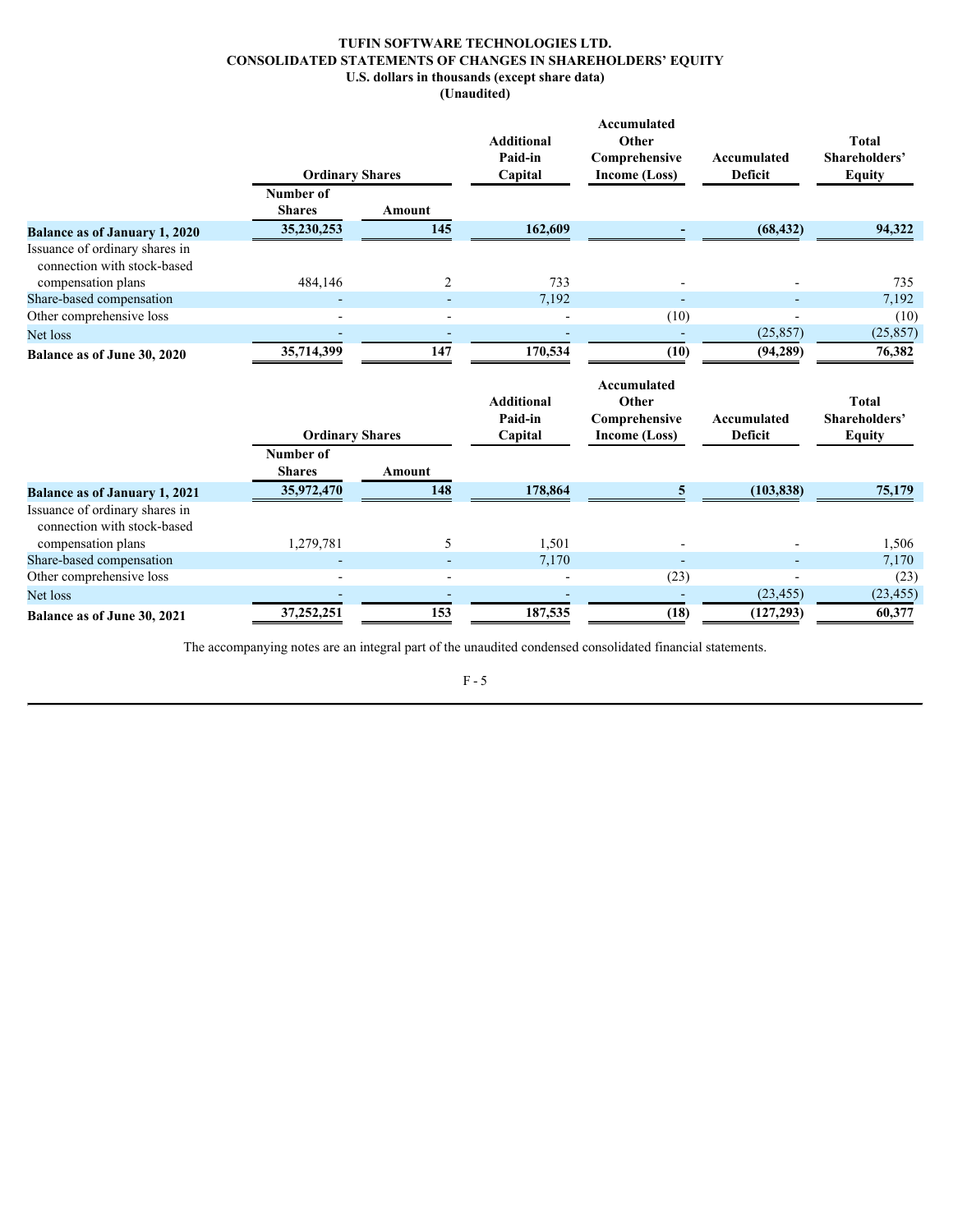# **TUFIN SOFTWARE TECHNOLOGIES LTD. CONDENSED CONSOLIDATED STATEMENTS OF CASH FLOWS U.S. dollars in thousands (Unaudited)**

<span id="page-8-0"></span>

|                                                                                          | <b>Six Months Ended</b><br><b>June 30,</b> |           |  |
|------------------------------------------------------------------------------------------|--------------------------------------------|-----------|--|
|                                                                                          | 2020                                       | 2021      |  |
| <b>CASH FLOWS FROM OPERATING ACTIVITIES:</b>                                             |                                            |           |  |
| Net loss                                                                                 | (25, 857)                                  | (23, 455) |  |
| Adjustment to reconcile net loss to net cash provided by (used in) operating activities: |                                            |           |  |
| Depreciation                                                                             | 694                                        | 837       |  |
| Amortization of premium on marketable securities                                         |                                            | 167       |  |
| Share-based compensation                                                                 | 7,192                                      | 7,170     |  |
| Exchange rate differences on cash, cash equivalents and restricted cash                  | 127                                        | 173       |  |
| Other                                                                                    | 2                                          |           |  |
| Change in operating assets and liability items:                                          |                                            |           |  |
| Accounts receivable                                                                      | 5,469                                      | 6,296     |  |
| Prepaid expenses and other current assets                                                | (3,349)                                    | (1, 483)  |  |
| Deferred costs                                                                           | 230                                        | 290       |  |
| Deferred taxes and other non-current assets                                              | 137                                        | (352)     |  |
| Trade payables                                                                           | (129)                                      | 1,731     |  |
| Employee and payroll accrued expenses                                                    | (534)                                      | (1,650)   |  |
| Other accounts payable and non-current liabilities                                       | 60                                         | 178       |  |
| Operating lease                                                                          | (242)                                      | (472)     |  |
| Deferred revenues                                                                        | 4,988                                      | 8,653     |  |
| Net cash used in operating activities                                                    | (11,212)                                   | (1,917)   |  |
| <b>CASH FLOWS FROM INVESTING ACTIVITIES:</b>                                             |                                            |           |  |
| Purchase of fixed assets                                                                 | (1, 598)                                   | (938)     |  |
| Investment in marketable securities                                                      | (10, 638)                                  | (16, 127) |  |
| Proceeds from maturities of marketable securities                                        | $\sim$                                     | 15,409    |  |
| Net cash used in investing activities                                                    | (12, 236)                                  | (1,656)   |  |
| <b>CASH FLOWS FROM FINANCING ACTIVITIES:</b>                                             |                                            |           |  |
| Proceeds from exercise of stock options                                                  | 954                                        | 1,580     |  |
| Changes in withholding tax related to employee stock plans                               | (1,227)                                    | (470)     |  |
| Net cash provided by (used in) financing activities                                      | (273)                                      | 1,110     |  |
| Effect of exchange rate changes on cash, cash equivalents and restricted cash            | (127)                                      | (173)     |  |
|                                                                                          |                                            |           |  |
| DECREASE IN CASH, CASH EQUIVALENTS AND RESTRICTED CASH                                   | (23, 848)                                  | (2,636)   |  |
|                                                                                          |                                            |           |  |
| CASH, CASH EQUIVALENTS AND RESTRICTED CASH AT BEGINNING OF PERIOD                        | 121,729                                    | 61,717    |  |
| CASH, CASH EQUIVALENTS AND RESTRICTED CASH AT END OF PERIOD                              | 97,881                                     | 59,081    |  |
|                                                                                          |                                            |           |  |
| SUPPLEMENTAL DISCLOSURE OF CASH FLOW INFORMATION:                                        |                                            |           |  |
| Property and equipment purchased but not yet paid                                        |                                            | 35        |  |
|                                                                                          |                                            |           |  |

The accompanying notes are an integral part of the unaudited condensed consolidated financial statements.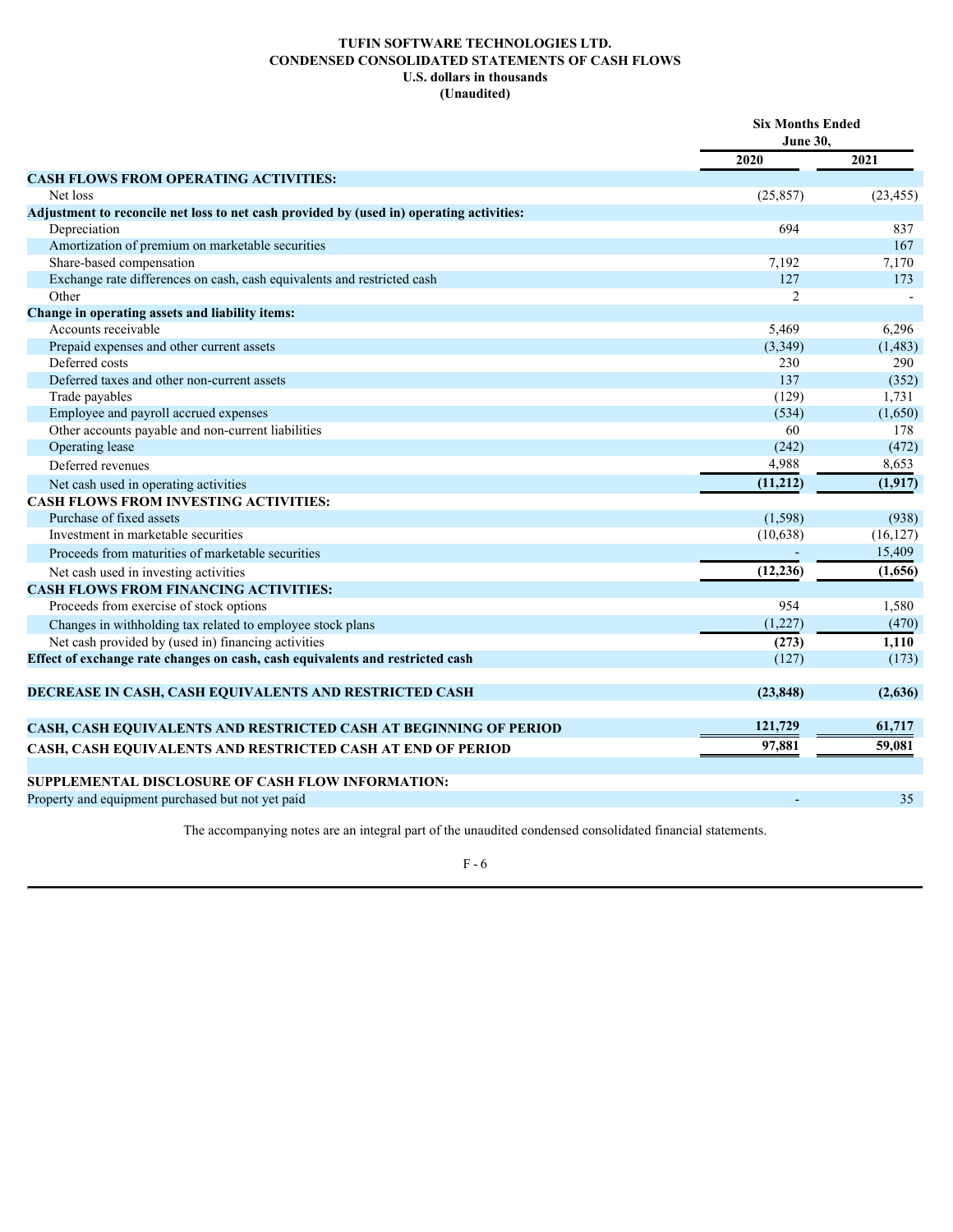### **NOTES TO CONDENSED CONSOLIDATED INTERIM FINANCIAL STATEMENTS (UNAUDITED)**

### <span id="page-9-0"></span>**Note 1: Business Description and Basis of Presentation**

## *a. Business Description*

Tufin Software Technologies Ltd. (together with its subsidiaries, "Tufin" or the "Company") is an Israeli company that develops, markets and sells software-based solutions that help organizations visualize, define and enforce a unified security policy across complex, heterogeneous network environments. Tufin's solutions automate security policy management, and allow organizations to gain visibility and control over their IT and cloud environments. Substantially all of the Company's sales of products and services worldwide are made through a global network of distributors and resellers, which sell the products and services to their end-user customers.

The Company was incorporated as an Israeli company on January 2, 2005 and commenced operations on that date. The Company has incorporated wholly owned subsidiaries in the United States, the United Kingdom, Germany, France, Australia and Romania.

### *b. Basis of Presentation*

The accompanying unaudited condensed consolidated financial statements and have been prepared by the Company pursuant to the rules and regulations of the Securities and Exchange Commission ("SEC") using accounting policies that are consistent with those used in the preparation of the Company's audited consolidated financial statements for the year ended December 31, 2020. The unaudited condensed consolidated financial statements include the accounts of Tufin Software Technologies Ltd. and its subsidiaries. All intercompany accounts and transactions have been eliminated in consolidation.

Certain financial information and footnote disclosures normally included in the annual consolidated financial statements prepared in accordance with accounting principles generally accepted in the United States of America ("GAAP") have been condensed or omitted. Such information reflects all adjustments (consisting of normal, recurring adjustments), which are, in the opinion of management, necessary for a fair statement of results for the interim period.

The results of operations for the six months ended June 30, 2021 are not necessarily indicative of the results to be expected for the full year. These financial statements and accompanying notes should be read in conjunction with the audited consolidated financial statements and notes thereto for the year ended December 31, 2020, included in Company's Annual Report on Form 20-F for such year that was filed with the SEC on March 2, 2021.

The preparation of financial statements and related disclosures in conformity with GAAP require the Company to make judgments, assumptions, and estimates that affect the amounts reported in the unaudited consolidated financial statements and accompanying notes. In particular, a number of estimates have been and will continue to be affected by the ongoing coronavirus ("COVID-19") pandemic.

The effects of the COVID-19 pandemic have rapidly changed market and economic conditions globally and may continue to create significant uncertainty in the macroeconomic environment. The extent of the impact of the COVID-19 pandemic on the Company's operational and financial performance will depend on certain developments, including the duration and spread of the outbreak, impact on the Company's customers and its sales cycles, as well as the impact on its employees.

As the COVID-19 pandemic may continue to evolve and additional information is obtained, the Company may be required to update its estimates and assumptions. Actual results could differ from those estimates and any such differences may be material to the Company's financial statements. The Company will continue to monitor the evolving situation and will assess the relevant implications on its consolidated financial statements.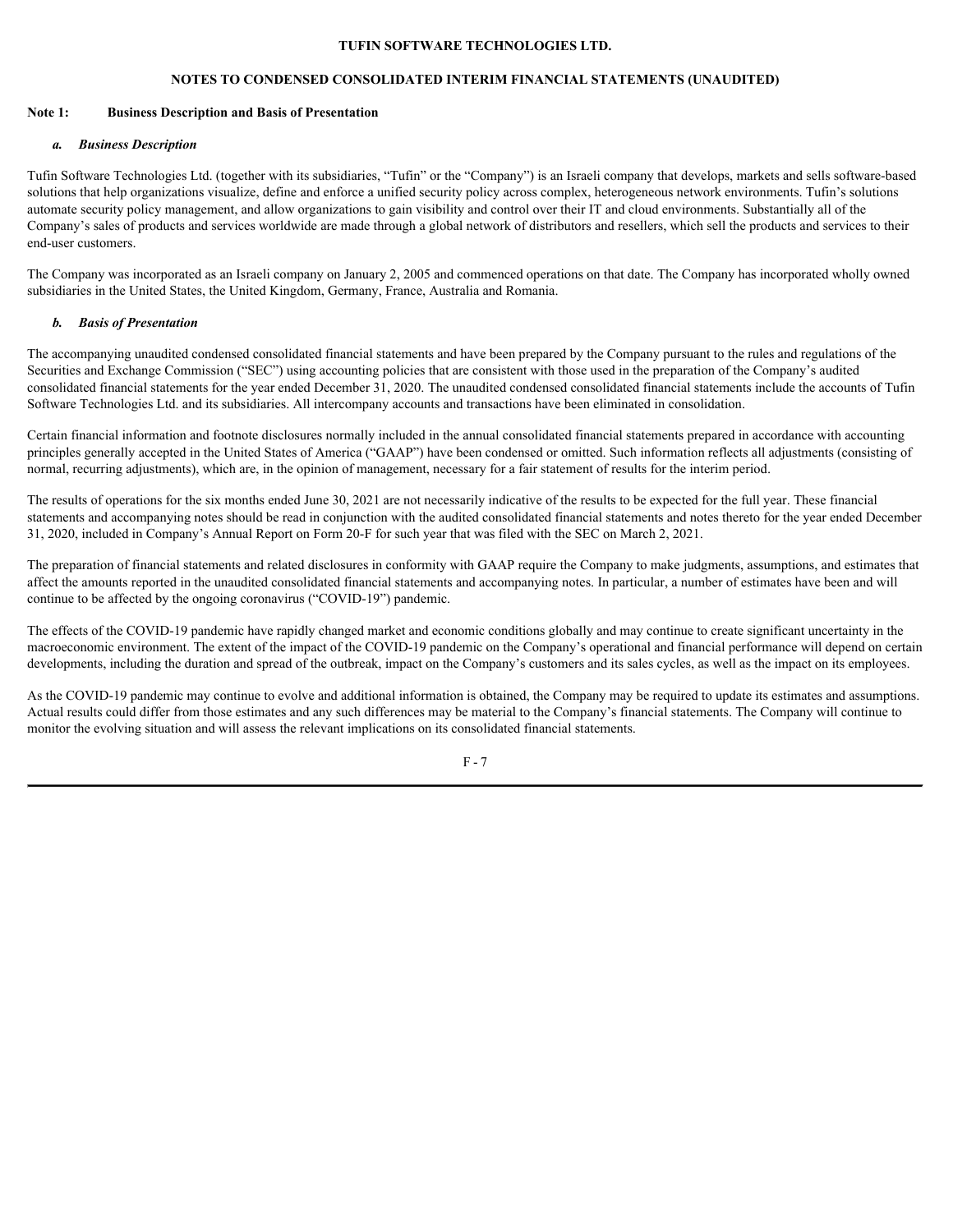### **NOTES TO CONDENSED CONSOLIDATED INTERIM FINANCIAL STATEMENTS (UNAUDITED)**

#### *c. Recently Adopted Accounting Standards*

In December 2019, the Financial Accounting Standards Board issued ASU 2019-12 "Income Taxes (Topic 740)—Simplifying the Accounting for Income Taxes" (the "update"). The amendments in this update simplify the accounting for income taxes by removing the following exceptions in ASC 740: (1) exception to the incremental approach for intra-period tax allocation when there is a loss from continuing operations and income or a gain from other items; (2) exception to the requirement to recognize a deferred tax liability for equity method investments when a foreign subsidiary becomes an equity method investment; (3) exception to the ability not to recognize a deferred tax liability for a foreign subsidiary when a foreign equity method investment becomes a subsidiary; and (4) exception to the general methodology for calculating income taxes in an interim period when a year-to-date loss exceeds the anticipated loss for the year.

In addition, the update also simplifies the accounting for income taxes in certain topics as follows: (1) requiring that an entity recognize a franchise tax (or similar tax) that is partially based on income as an income-based tax and account for any incremental amount incurred as a non-income-based tax; (2) requiring that an entity evaluate when a step up in the tax basis of goodwill should be considered part of the business combination in which the book goodwill was originally recognized and when it should be considered a separate transaction; (3) specifying that an entity can elect (rather than be required to) allocate the consolidated amount of current and deferred tax expense to a legal entity that is not subject to tax in its separate financial statements; and (4) requiring that an entity reflect the effect of an enacted change in tax laws or rates in the annual effective tax rate computation in the interim period that includes the enactment date. The amendments in this update are effective for fiscal years, and interim periods within those fiscal years, beginning after December 15, 2020. The Company adopted ASU 2019-12 effective January 1, 2021 with no material impact on its consolidated financial statements.

### **NOTE 2: CASH, CASH EQUIVALENTS AND RESTRICTED CASH**

The following table provides a reconciliation of cash, cash equivalents and restricted cash reported within the statement of financial position that sum to the total of the same such amounts shown in the statement of cash flows.

|                                                                                        | December 31,<br>2020       |  | <b>June 30.</b><br>2021 |  |
|----------------------------------------------------------------------------------------|----------------------------|--|-------------------------|--|
|                                                                                        | $(U.S. \$ \$ in thousands) |  |                         |  |
| Cash and cash equivalents                                                              | 58,449 \$                  |  | 55,851                  |  |
| Long-term restricted bank deposits                                                     | 3,268                      |  | 3,230                   |  |
| Total cash, cash equivalents, and restricted cash shown in the statement of cash flows | 61.717                     |  | 59,081                  |  |

Amounts included in restricted cash represent those required to be set aside by a contractual agreement with lease, hedging and credit card transactions.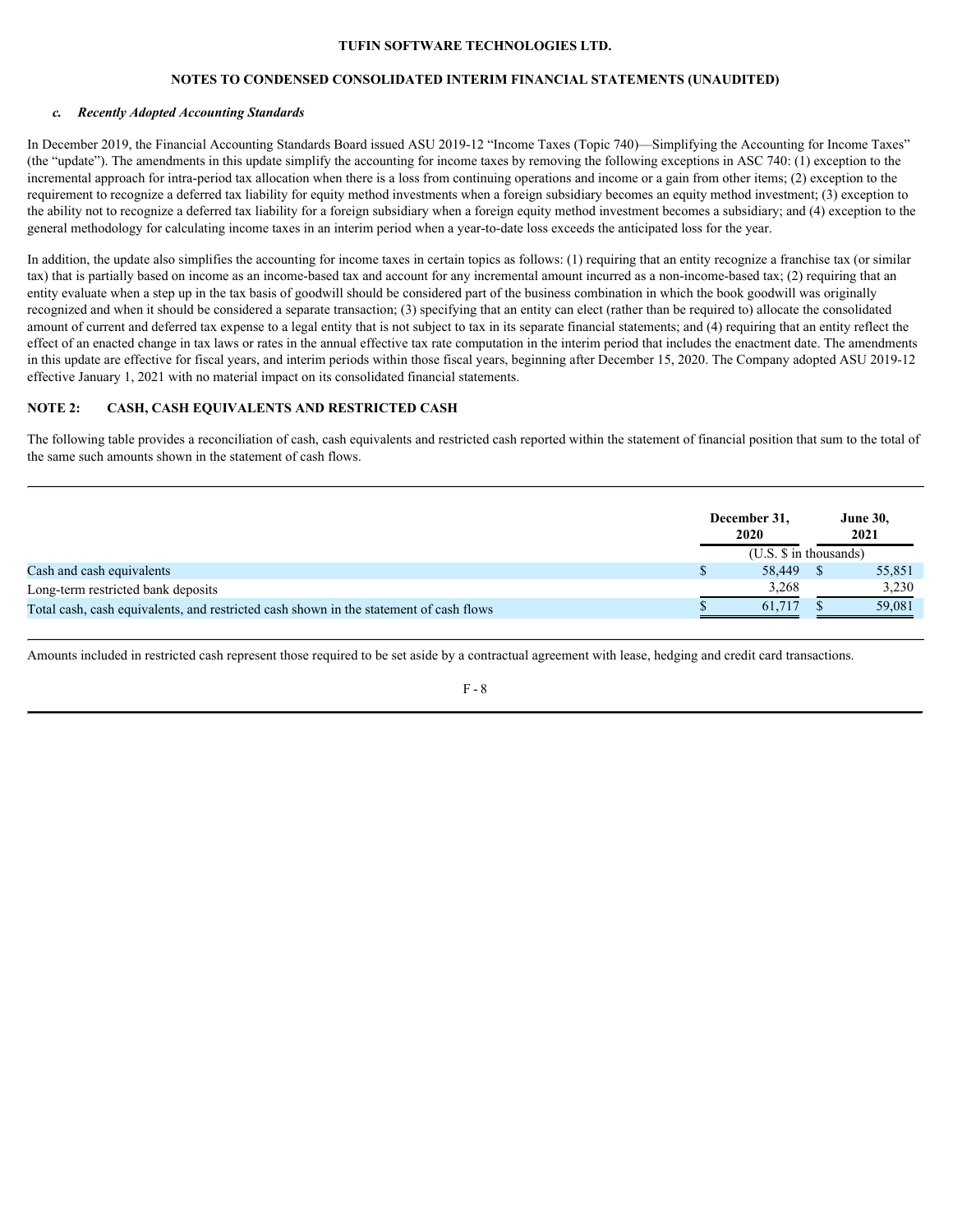# **NOTES TO CONDENSED CONSOLIDATED INTERIM FINANCIAL STATEMENTS (UNAUDITED)**

# **NOTE 3: FAIR VALUE MEASUREMENT**

The following tables summarize the Company's financial assets and liabilities that are carried at fair value on a recurring basis, by fair value hierarchy, on the consolidated balance sheet:

|                                                  |  | December                                             |  | <b>June 30,</b><br>2021 |  |
|--------------------------------------------------|--|------------------------------------------------------|--|-------------------------|--|
|                                                  |  | 31, 2020<br>(U.S. \$ in thousands)<br><b>Level 2</b> |  |                         |  |
|                                                  |  |                                                      |  | <b>Level 2</b>          |  |
| Assets:                                          |  |                                                      |  |                         |  |
| Marketable securities                            |  | $42,291$ \$                                          |  | 42,853                  |  |
| Foreign currency exchange derivative instrument  |  | 295                                                  |  | 86                      |  |
| <b>Total Financial Assets</b>                    |  | 42,586                                               |  | 42,939                  |  |
| Liabilities:                                     |  |                                                      |  |                         |  |
|                                                  |  |                                                      |  |                         |  |
| Foreign currency exchange derivative instruments |  |                                                      |  | 64                      |  |
| <b>Total Financial Liabilities</b>               |  |                                                      |  |                         |  |

The Company's marketable securities are classified as Level 2 as these assets are valued using observable data, either directly or indirectly, that may include quoted market prices for similar instruments, broker-dealer quotes, market spreads, nonbinding market prices that are corroborated by observable market data and other observable market information.

The Company's foreign currency exchange derivative financial instruments are classified as Level 2, as they as they represent foreign currency forward and option contracts that are not actively traded and are valued using pricing models that use observable market inputs, including interest rate curves and both forward rates and spot prices for currencies (Level 2 inputs). The fair value of foreign currency exchange derivative instruments was estimated by obtaining current quotes from banks and third-party valuations.

Other financial instruments consist mainly of cash and cash equivalents, restricted bank deposits, accounts receivable, accounts payable and other accounts payables. The fair value of these financial instruments approximates their carrying values.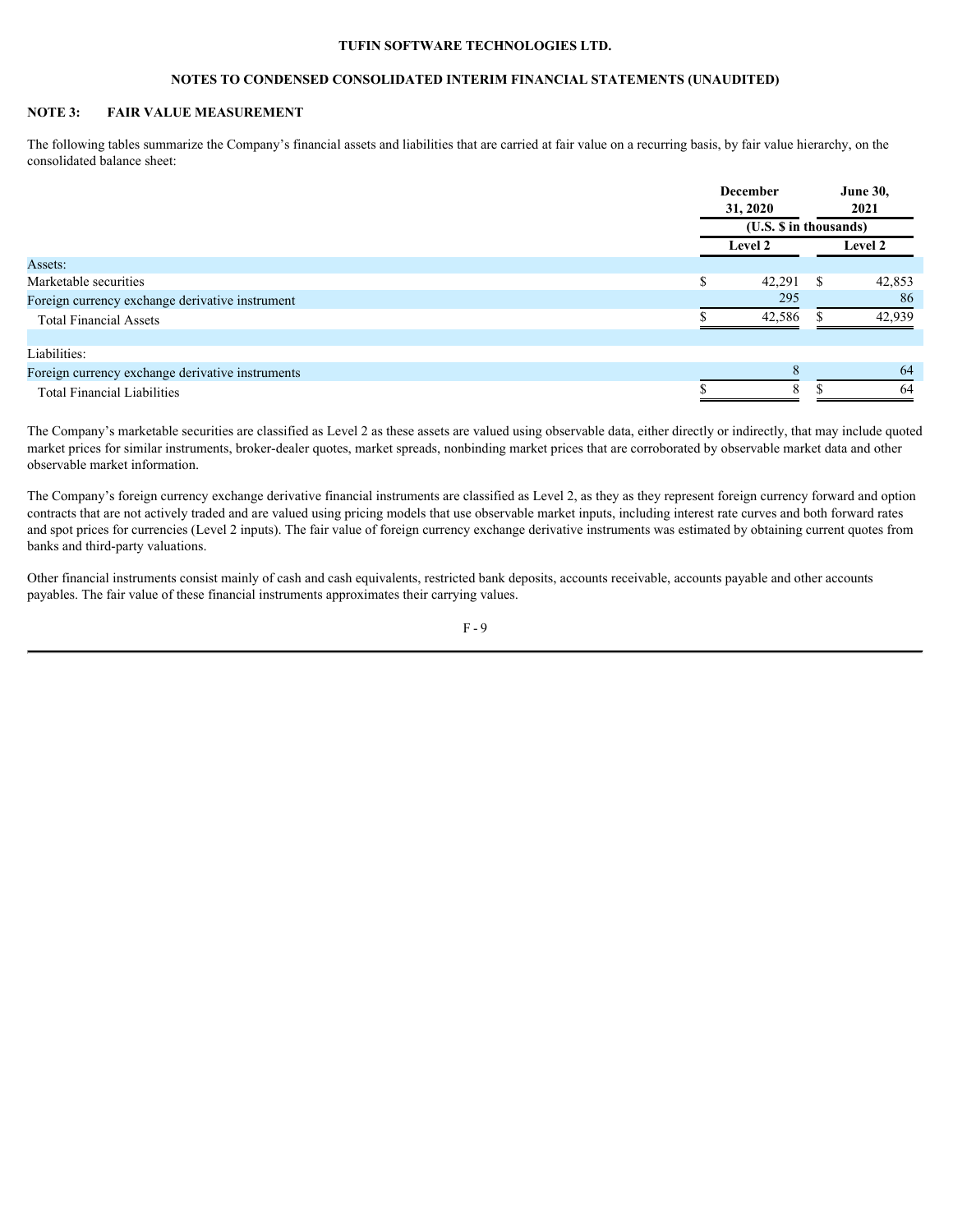# **NOTES TO CONDENSED CONSOLIDATED INTERIM FINANCIAL STATEMENTS (UNAUDITED)**

# **NOTE 4: MARKETABLE SECURITIES**

The following tables summarize the amortized cost, unrealized gains and losses, and fair value of available-for-sale marketable securities as of June 30, 2021:

|                                       |                                                           |             |              | June 30, 2021                       |              |                             |               |        |  |  |
|---------------------------------------|-----------------------------------------------------------|-------------|--------------|-------------------------------------|--------------|-----------------------------|---------------|--------|--|--|
|                                       | <b>Gross</b><br>unrealized<br>Amortized<br>losses<br>cost |             |              | <b>Gross</b><br>unrealized<br>gains |              | Fair<br>value               |               |        |  |  |
| U.S. government and agency debentures | $\mathbb{S}$                                              | $10,256$ \$ |              | $(5)$ \$                            |              | 10S                         |               | 10,261 |  |  |
| Corporate debentures                  |                                                           | 32,615      |              | (25)                                |              | 2                           |               | 32,592 |  |  |
| Total                                 |                                                           | 42,871      | $\mathbb{S}$ | $(30)$ \$                           |              | $\overline{12}$             | <sup>S</sup>  | 42,853 |  |  |
|                                       |                                                           |             |              | December 31, 2020                   |              |                             |               |        |  |  |
|                                       |                                                           |             |              | (U.S. dollars in thousands)         |              |                             |               |        |  |  |
|                                       |                                                           |             |              | <b>Gross</b>                        |              | <b>Gross</b>                |               |        |  |  |
|                                       |                                                           | Amortized   | unrealized   |                                     | unrealized   |                             | Fair          |        |  |  |
|                                       |                                                           | cost        |              | losses                              |              | gains                       |               | value  |  |  |
| U.S. government and agency debentures | $\mathbb{S}$                                              | 32,578 \$   |              | $(5)$ \$                            |              |                             | <sup>S</sup>  | 32,574 |  |  |
| Corporate debentures                  |                                                           | 9,708       |              | (1)                                 |              | 10                          |               | 9,717  |  |  |
| Total                                 | $\mathbb S$                                               | 42,286      | $\mathbb{S}$ | (6)                                 | $\mathbb S$  | 11                          | $\mathbb{S}$  | 42,291 |  |  |
|                                       |                                                           |             |              |                                     |              | June 30, 2021               |               |        |  |  |
|                                       |                                                           |             |              |                                     |              | (U.S. dollars in thousands) |               |        |  |  |
|                                       |                                                           |             |              |                                     |              | Amortized                   |               | Fair   |  |  |
|                                       |                                                           |             |              |                                     |              | cost                        |               | value  |  |  |
| Due within one year                   |                                                           |             |              |                                     | $\mathbb{S}$ | 26,263                      | $\sqrt{S}$    | 26,250 |  |  |
| Due between one and two years         |                                                           |             |              |                                     |              | 16,608                      |               | 16,603 |  |  |
| Total                                 |                                                           |             |              |                                     |              | 42,871                      | $\mathcal{S}$ | 42,853 |  |  |
|                                       |                                                           |             |              |                                     |              | December 31, 2020           |               |        |  |  |
|                                       |                                                           |             |              |                                     |              | (U.S. dollars in thousands) |               |        |  |  |
|                                       |                                                           |             |              |                                     |              | Amortized<br>Fair           |               |        |  |  |
|                                       |                                                           |             |              |                                     |              | cost                        |               | value  |  |  |
| Due within one year                   |                                                           |             |              |                                     | \$           | 19,585 \$                   |               | 19,586 |  |  |
| Due between one and two years         |                                                           |             |              |                                     |              | 22,701                      |               | 22,705 |  |  |
| Total                                 |                                                           |             |              |                                     | \$.          | 42,286                      | $\mathbb{S}$  | 42,291 |  |  |
|                                       |                                                           |             |              |                                     |              |                             |               |        |  |  |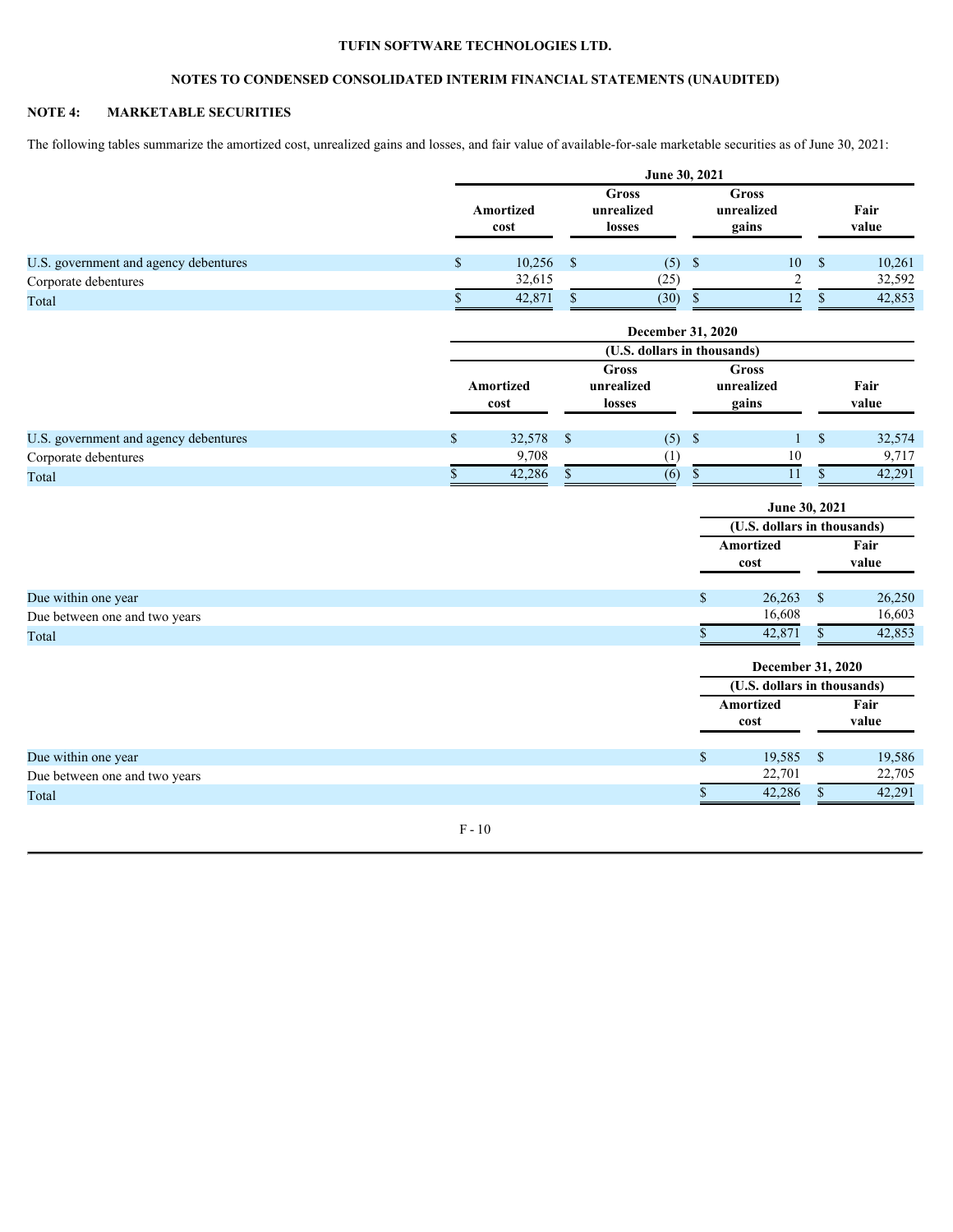# **NOTES TO CONDENSED CONSOLIDATED INTERIM FINANCIAL STATEMENTS (UNAUDITED)**

During the six months ended June 30, 2021 and 2020, the Company did not recognize an allowance for credit losses on its available-for-sale marketable debt securities.

# **NOTE 5: DERIVATIVE INSTRUMENTS**

The Company carries out transactions involving foreign currency exchange derivative financial instruments. The transactions are designed to hedge the Company's exposure in currencies other than the U.S. dollar, but are not designated as an accounting hedge. The Company is primarily exposed to foreign exchange risk with respect to recognized assets and liabilities and forecasted transactions denominated in NIS, Euros and GBP.

The following table summarizes the consolidated balance sheets classification and fair values of the Company's derivative instruments:

|                                                         | <b>Balance</b><br>sheet<br>location | <b>Fair Value</b> |  |                 | <b>Notional Amount</b>     |              |  |                 |  |  |
|---------------------------------------------------------|-------------------------------------|-------------------|--|-----------------|----------------------------|--------------|--|-----------------|--|--|
|                                                         |                                     | December 31,      |  | <b>June 30,</b> |                            | December 31, |  | <b>June 30,</b> |  |  |
|                                                         |                                     | 2020              |  | 2021            |                            | 2020         |  | 2021            |  |  |
|                                                         |                                     |                   |  |                 | $(U.S. \$ \$ in thousands) |              |  |                 |  |  |
| Assets derivatives -Foreign exchange contracts, not     | Other current                       |                   |  |                 |                            |              |  |                 |  |  |
| designated as cash flow hedge                           | assets                              | 295               |  | 86              |                            | $8,796$ \$   |  | 13,363          |  |  |
| Liability derivatives - Foreign exchange contracts, not | Other accounts                      |                   |  |                 |                            |              |  |                 |  |  |
| designated as hedging instruments                       | payables                            | (8)               |  | (64)            |                            | 8,796        |  | 2,273           |  |  |
|                                                         |                                     | 287               |  | 22              |                            | 17.592       |  | 15,636          |  |  |
|                                                         |                                     |                   |  |                 |                            |              |  |                 |  |  |

### **NOTE 6: SHARE-BASED COMPENSATION**

Under the 2019 Plan, options or restricted share units (RSUs) generally vest over a requisite service period of four years commencing on the grant date and have a contractual term of ten years from the grant date. As of June 30, 2021, 1,252,376 shares were available for future equity awards under the 2019 Plan.

Share-based compensation expenses for options were allocated as follows:

|                                        | <b>Six Months Ended</b> |                 |  |  |
|----------------------------------------|-------------------------|-----------------|--|--|
|                                        | <b>June 30,</b>         | <b>June 30,</b> |  |  |
|                                        | 2020                    | 2021            |  |  |
| Cost of revenues                       | 962                     | 1,061           |  |  |
| Research and development               | 2,183                   | 2,362           |  |  |
| Sales and marketing                    | 2,209                   | 1,643           |  |  |
| General and administrative             | 1,838                   | 2,104           |  |  |
| Total share-based compensation expense | 7,192                   | 7,170           |  |  |

The fair value of options granted was estimated using the Black-Scholes option-pricing model. The fair value of RSUs was determined based on the quoted price of the Company's ordinary shares on the date of the grant.

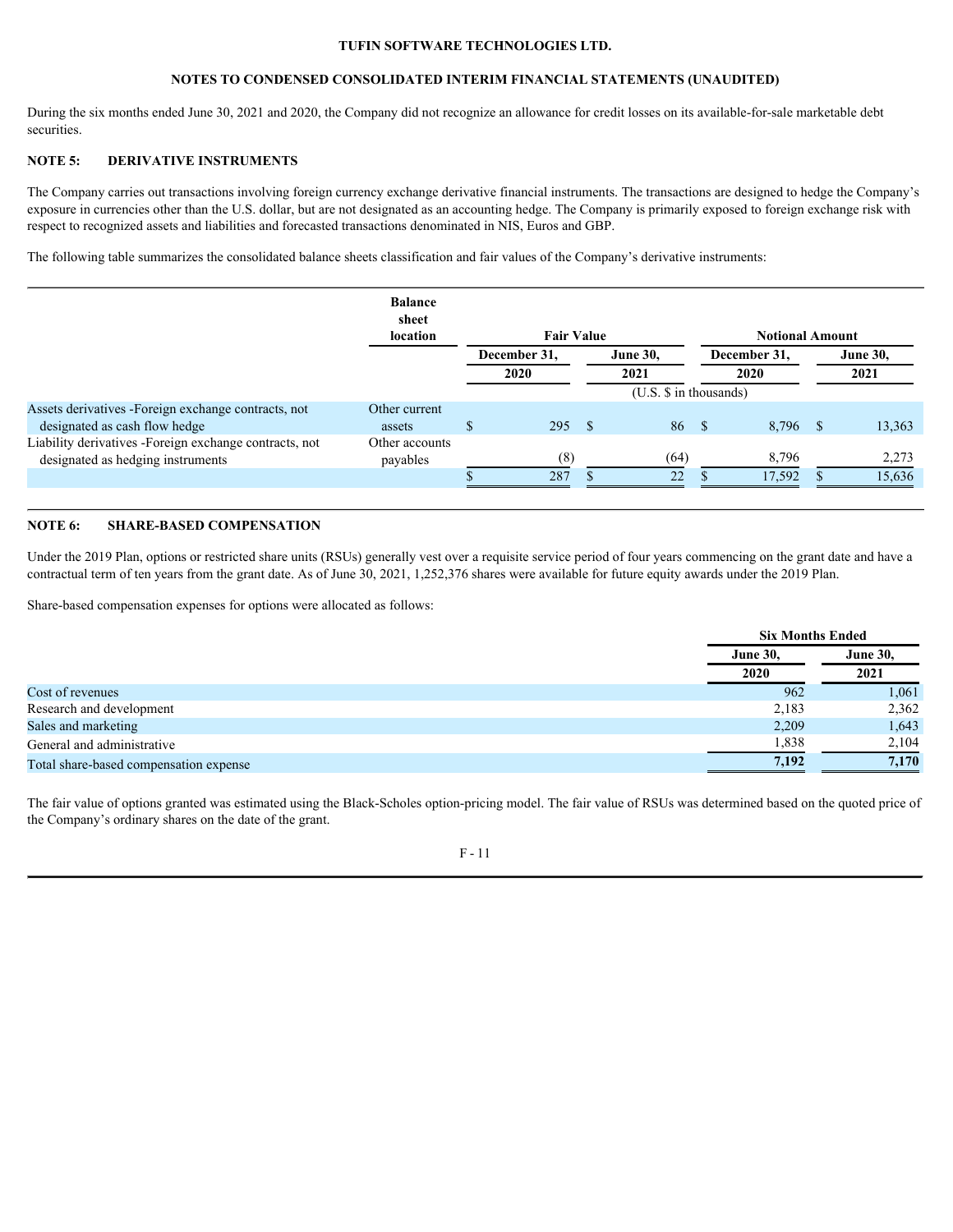# **NOTES TO CONDENSED CONSOLIDATED INTERIM FINANCIAL STATEMENTS (UNAUDITED)**

The Company recognizes compensation expenses for its stock-based option awards and RSUs on the graded vesting attribution method over the requisite service period (primarily a four-year period).

a. A summary of the Company's option activity for the six months ended June 30, 2021 is as follows:

|                                 | <b>Amount of</b><br><b>Options</b> |    | Weighted<br>average<br>exercise price |
|---------------------------------|------------------------------------|----|---------------------------------------|
| Balance as of January 1, 2021   | 6,930,143                          |    | 8.51                                  |
| Granted                         | $\overline{\phantom{0}}$           | ۰D | $\overline{\phantom{0}}$              |
| Exercised                       | 948,511 \$                         |    | 1.59                                  |
| Forfeited                       | 466,904                            |    | 11.28                                 |
| Balance as of June 30, 2021     | 5,514,728                          |    | 9.47                                  |
| Exercisable as of June 30, 2021 | 3,509,343                          |    | 6.76                                  |

As of June 30, 2021, the Company had 2,005,385 unvested options. As of June 30, 2021, the unrecognized compensation cost related to all unvested, equityclassified options of \$4.9 million is expected to be recognized as an expense over a weighted-average recognition period of approximately 0.9 years.

b. A summary of the Company's RSUs activity for the six months ended June 30, 2021 is as follows:

|                               | <b>Amount of</b><br><b>RSUs</b> |     | Weighted<br><b>Average Grant</b><br>Date Fair<br>Value |
|-------------------------------|---------------------------------|-----|--------------------------------------------------------|
| Balance as of January 1, 2021 | 1,311,702                       |     | 9.21                                                   |
| Granted                       | 1,303,700                       | - 8 | 12.36                                                  |
| Vested                        | 331,270                         |     | 9.41                                                   |
| Forfeited                     | 206,301                         |     | 10.58                                                  |
| Unvested as of June 30, 2021  | 2,077,831                       |     | 11.02                                                  |

As of June 30, 2021, the unrecognized compensation cost of \$16.1 million related to all unvested RSUs is expected to be recognized as expense over a weightedaverage recognition period of approximately 1.2 years.

In the third quarter of 2021, the Company granted certain of its employees 143,650 restricted stock units with a vesting period of four years.

c. The Company incurred net losses for the six months ended June 30, 2020 and 2021. Therefore, the inclusion of all potential ordinary shares outstanding would have had an anti-dilutive effect on the diluted net loss per share. As a result, 8,469,253 and 7,592,559 options and RSUs were not included in the calculation of diluted net loss per share for the six months ended June 30, 2020 and 2021, respectively.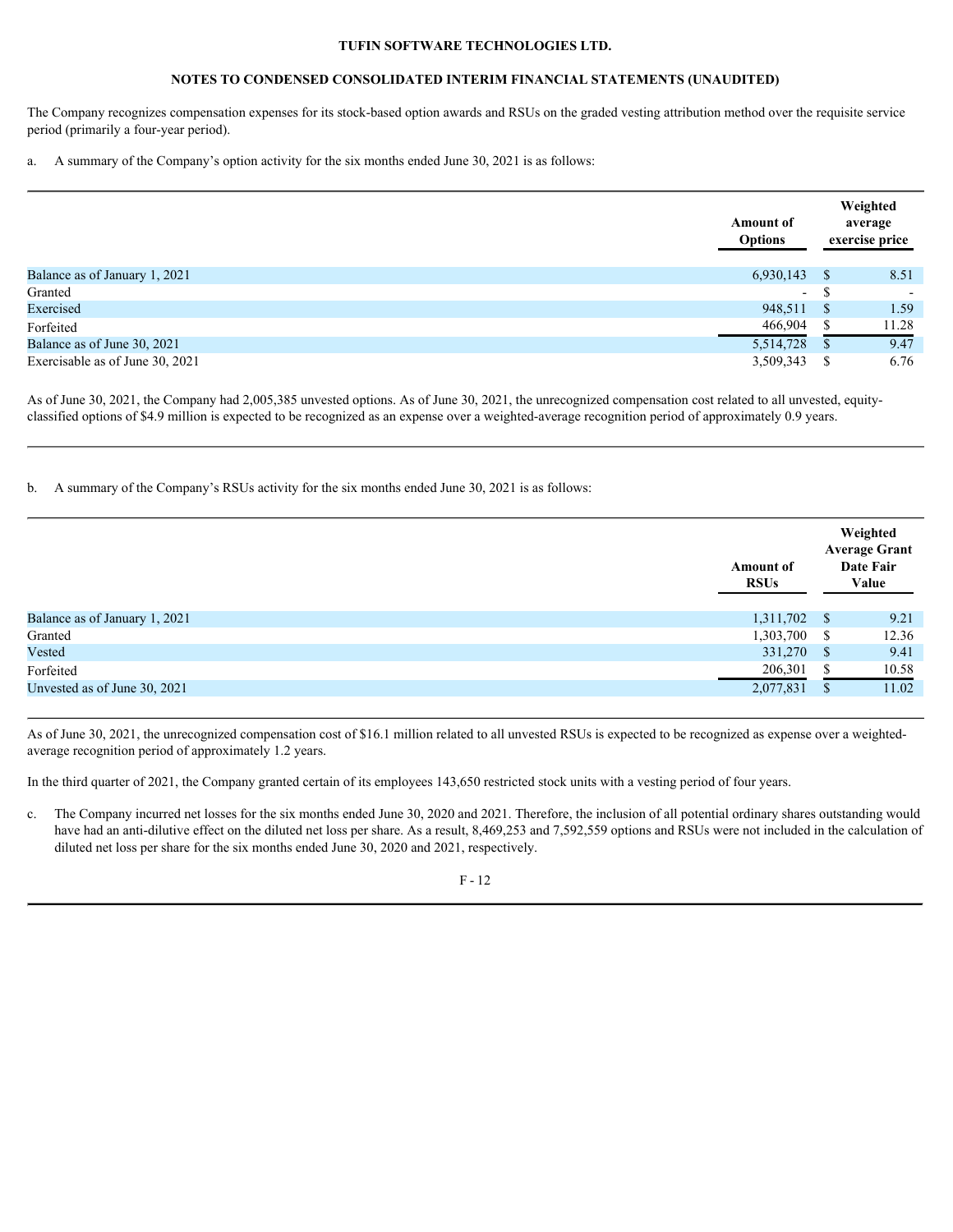# **NOTES TO CONDENSED CONSOLIDATED INTERIM FINANCIAL STATEMENTS (UNAUDITED)**

# **NOTE 7: REVENUES, DEFERRED REVENUES AND DEFERRED COSTS**

# *Disaggregation of Revenue*

The Company generates revenue from the sale of software products, hardware products, maintenance and support, and professional services. All revenue recognized in the consolidated statement of operations is considered to be revenue from contracts with customers. The following table sets for the disaggregated revenue by revenue type and is consistent with how the Company evaluates its performance obligations:

|                                       | Six Months Ended June 30,   |        |  |  |  |  |
|---------------------------------------|-----------------------------|--------|--|--|--|--|
|                                       | 2020                        | 2021   |  |  |  |  |
|                                       | (U.S. dollars in thousands) |        |  |  |  |  |
| Product                               |                             |        |  |  |  |  |
| Software products                     | 12,625                      | 14,330 |  |  |  |  |
| Hardware products                     | 1,080                       | 1,448  |  |  |  |  |
|                                       | 13,705                      | 15,778 |  |  |  |  |
| Maintenance and professional services |                             |        |  |  |  |  |
| Support and maintenance               | 24,703                      | 26,090 |  |  |  |  |
| Professional services                 | 5,868                       | 5,230  |  |  |  |  |
|                                       | 30,571                      | 31,320 |  |  |  |  |
| <b>Total revenue</b>                  | 44,276                      | 47,098 |  |  |  |  |
|                                       |                             |        |  |  |  |  |

#### *Deferred revenue*

|                                                         |      | December 31,           |      | <b>June 30,</b> |  |
|---------------------------------------------------------|------|------------------------|------|-----------------|--|
|                                                         | 2020 |                        | 2021 |                 |  |
|                                                         |      | (U.S. \$ in thousands) |      |                 |  |
| Deferred revenues:                                      |      |                        |      |                 |  |
| Deferred product revenues                               |      | $1,515$ \$             |      | 2,161           |  |
| Deferred maintenance and professional services revenues |      | 59,176                 |      | 54,933          |  |
|                                                         |      | 60,691                 |      | 57,094          |  |
| Less - amounts offset from accounts receivable          |      | (22, 936)              |      | (10,686)        |  |
| Deferred revenues                                       |      | 37,755                 |      | 46,408          |  |
| The change in deferred revenues:                        |      |                        |      |                 |  |
| Balance at beginning of year                            |      | 57,595                 |      | 60,691          |  |
| Deferred revenue relating to new sales                  |      | 44,105                 |      | 21,756          |  |
| Revenue recognition during the period                   |      | (41,009)               |      | (25, 353)       |  |
| Balance at end of year                                  |      | 60,691                 |      | 57,094          |  |
| Less - amounts offset from accounts receivable          |      | (22,936)               |      | (10,686)        |  |
| Deferred revenues                                       |      | 37,755                 |      | 46,408          |  |
|                                                         |      |                        |      |                 |  |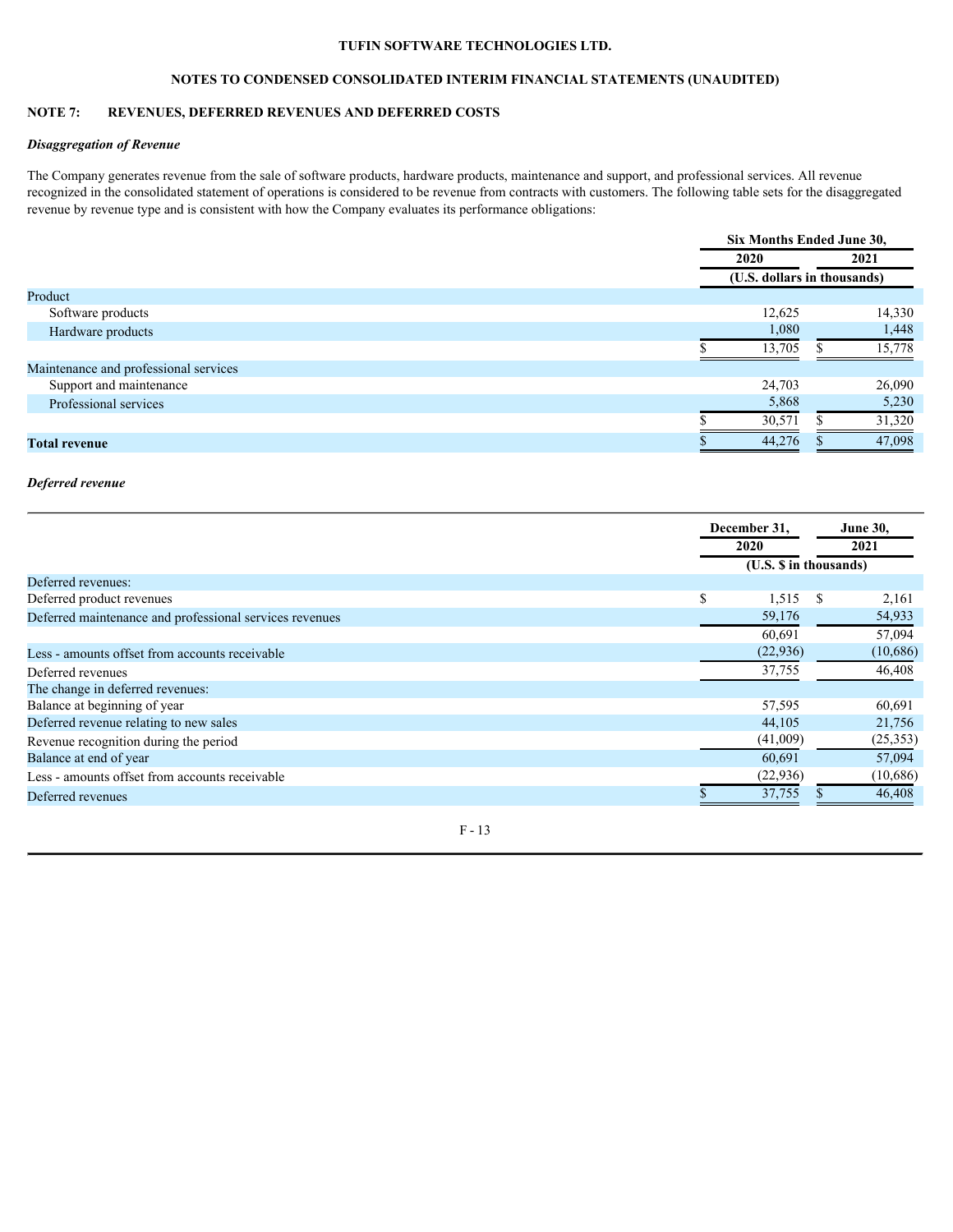# **NOTES TO CONDENSED CONSOLIDATED INTERIM FINANCIAL STATEMENTS (UNAUDITED)**

### *Remaining Performance Obligations*

As of June 30, 2021, the Company's total remaining performance obligations were approximately \$60,893 thousand. The Company expects that it will satisfy the majority of its remaining performance obligations over a period of three years during which, on June 30, 2021, an amount of \$35,851 thousand will be recognized in the next twelve months, which constitutes 59% of total remaining performance obligations.

#### *Assets Recognized from the Costs to Obtain a Contract with a Customer*

The Company determined that certain costs related to its sales incentive programs meet the requirements to be capitalized and deferred. These assets are recorded as current and non-current assets. The Company amortizes these deferred costs over the benefit period, currently estimated to be four years. The Company considers the benefit period to exceed the initial contract term for certain costs because of anticipated renewals and because sales commission rates for renewal contracts are not commensurate with sales commissions for initial contracts.

|                                |  | December 31,<br>2020   |  | <b>June 30,</b> |
|--------------------------------|--|------------------------|--|-----------------|
|                                |  |                        |  | 2021            |
|                                |  | (U.S. \$ in thousands) |  |                 |
| Balance at beginning of year   |  | 5,962                  |  | 6,627           |
| Additional costs deferred      |  | 3,398                  |  | 1,295           |
| Amortization of deferred costs |  | (2,733)                |  | (1, 586)        |
| Balance at end of year         |  | 6,627                  |  | 6,336           |

# **NOTE 8: ENTITY WIDE DISCLOSURES**

ASC 280, "Segment Reporting," establishes standards for reporting information about operating segments. The Company manages its business based on one operating segment and derives revenues from licensing of software, sales of hardware, providing maintenance and technical support and sales of professional services.

The following is a summary of revenues within geographic areas:

|                      |                  | Six Months Ended June 30,   |      |        |  |  |
|----------------------|------------------|-----------------------------|------|--------|--|--|
|                      | 2020             |                             | 2021 |        |  |  |
|                      |                  | (U.S. dollars in thousands) |      |        |  |  |
| Americas:            |                  |                             |      |        |  |  |
| <b>United States</b> | $\triangle$<br>ъ | 23,304 \$                   |      | 21,616 |  |  |
| Other                |                  | 551                         |      | 477    |  |  |
|                      |                  | 23,855                      |      | 22,093 |  |  |
| EMEA:                |                  |                             |      |        |  |  |
| Germany              |                  | 5,045                       |      | 6,214  |  |  |
| Israel               |                  | 556                         |      | 793    |  |  |
| United Kingdom       |                  | 3,145                       |      | 4,655  |  |  |
| Other                |                  | 8,451                       |      | 9,942  |  |  |
|                      |                  | 17,197                      |      | 21,604 |  |  |
|                      |                  |                             |      |        |  |  |
| APAC                 |                  | 3,224                       |      | 3,401  |  |  |
| <b>Total</b>         |                  | 44,276                      |      | 47,098 |  |  |

Revenues are attributed to geographic areas based on the location of customer.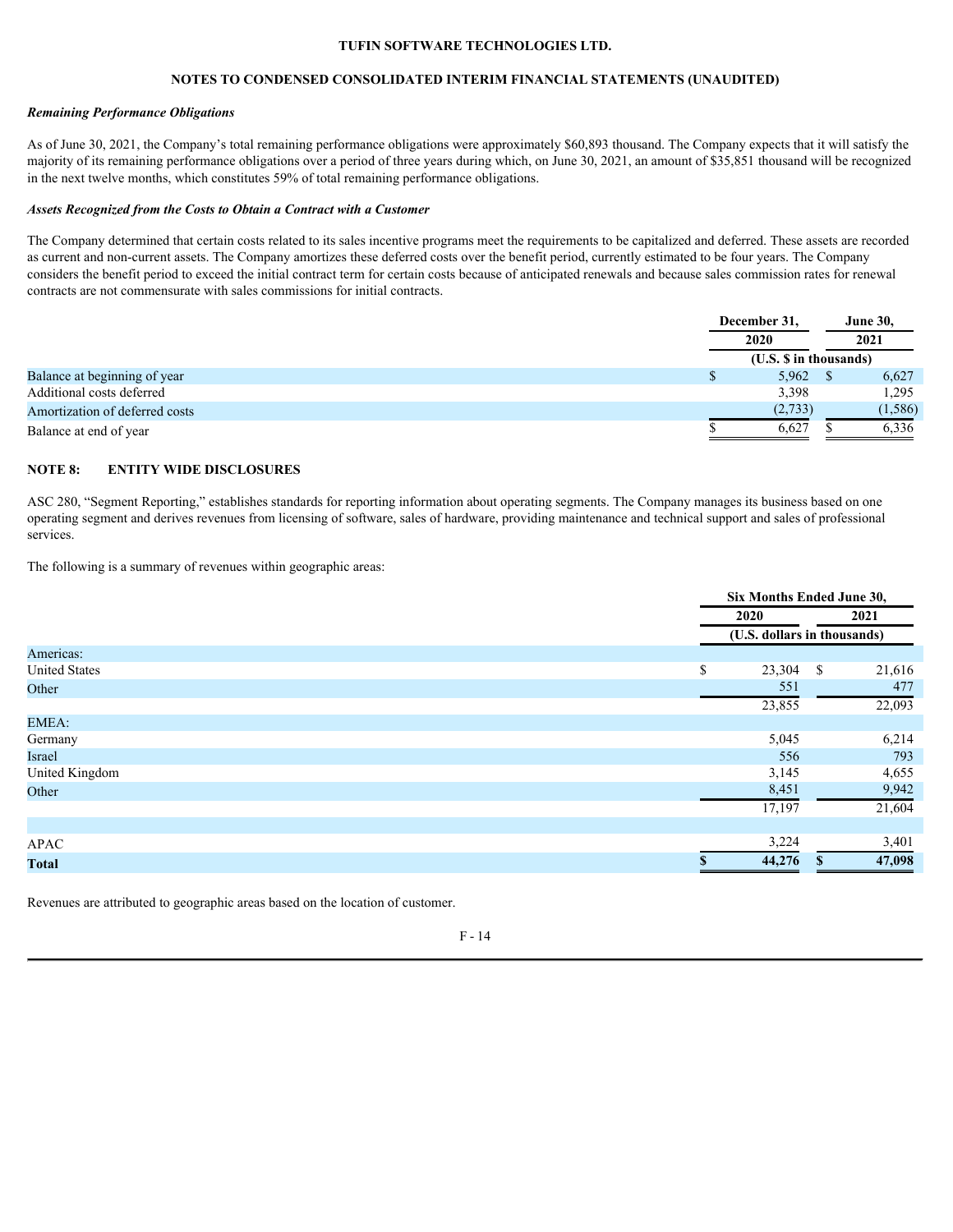## **NOTES TO CONDENSED CONSOLIDATED INTERIM FINANCIAL STATEMENTS (UNAUDITED)**

For the year ended December 31, 2020 and six months ended June 30, 2021, each of the following distributors comprised more than 10% of the Company's revenue:

|            | <b>Year Ended</b><br>December 31,<br>2020 | Six months<br>Ended<br><b>June 30,</b><br>2021 |
|------------|-------------------------------------------|------------------------------------------------|
| Customer A | 15%                                       |                                                |
| Customer B | 10%                                       | $17\%$ 12%                                     |
|            |                                           |                                                |

Property, plant and equipment, net by geographical area were as follows as of December 31, 2020 and June 30, 2021:

|                                        | December 31,           | <b>June 30,</b> |
|----------------------------------------|------------------------|-----------------|
|                                        | 2020                   | 2021            |
|                                        | (U.S. \$ in thousands) |                 |
| Americas (primarily the United States) | 1,125                  | 996             |
| <b>EMEA</b>                            | 108                    | 102             |
| Israel                                 | 3,269                  | 3,492           |
|                                        | 4,502                  | 4,590           |
|                                        |                        |                 |

As of December 31, 2020 and June 30, 2021, each of the following distributors comprised more than 10% of the Company's accounts receivable:

|            | December 31, | <b>June 30,</b> |
|------------|--------------|-----------------|
|            | 2020         | 2021            |
| Customer A | 16%          |                 |
| Customer B | 12%          | $23\%$ 17%      |
| Customer C | 11%          | $0\%$           |
|            |              |                 |

For purposes of this calculation, the Company assessed distributors by aggregating distributors within the same holding group.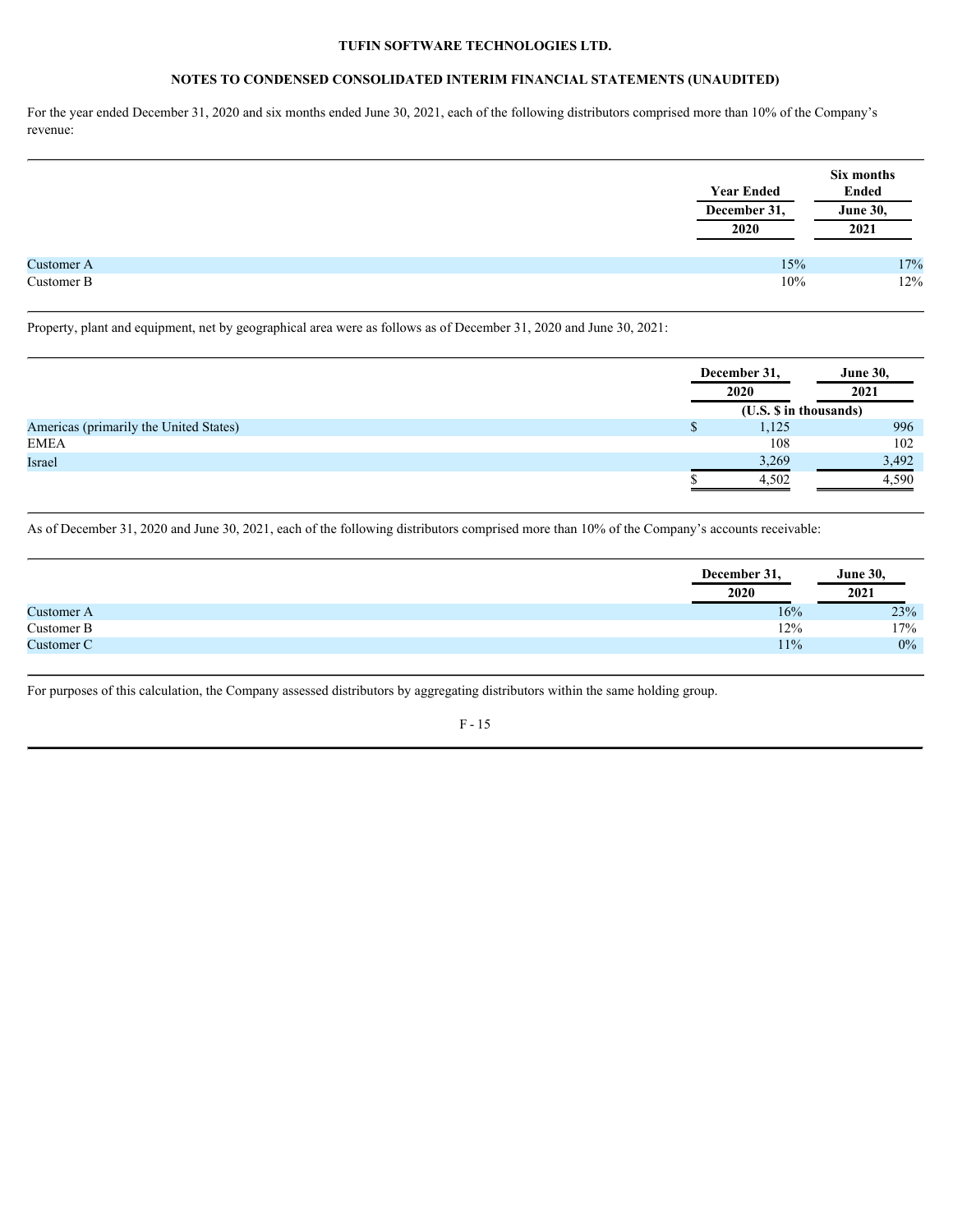### **NOTES TO CONDENSED CONSOLIDATED INTERIM FINANCIAL STATEMENTS (UNAUDITED)**

#### **NOTE 9: Income Taxes**

The Company had income tax benefit of \$1.1 million for the six-month period ended June 30, 2021 compared to income tax expense of \$0.8 million for the sixmonth period ended June 30, 2020. The Company's income taxes for the six-month period ended June 30, 2021 were primarily impacted by tax benefits associated with stock-based compensation of its US subsidiary and its full valuation allowance against potential future benefits for deferred tax assets of its Israeli entity, including loss carryforwards generated in Israel. In addition, the Company's effective tax rate is based on recurring factors, including the geographic mix of foreign taxable income and loss, as well as nonrecurring items that may not be predictable.

### **NOTE 10: Contingencies**

#### *Legal Proceedings*

The Company, along with its directors and officers (the "Individual Defendants") at the time of our initial public offering ("IPO") were named as defendants in four putative shareholder class action lawsuits filed in the Supreme Court of the State of New York on (1) February 26, 2020, captioned *Matt Primozich v. Tufin Software Technologies Ltd., et al.,* Index No. 651287/2020 (Sup. Ct. N.Y. Cnty.) ("Primozich Action"), (2) May 28, 2020, captioned *Allen v. Tufin Software Technologies Ltd., et al.,* Index No. 652118/2020 (Sup. Ct. N.Y. Cnty.) ("Allen Action"), (3)June 15, 2020, captioned *Avi Shmuely v. Tufin Software Technologies Ltd., et al.,* Index No. 652475/2020 (Sup. Ct. N.Y. Cnty.) ("Shmuely Action"), and (4) July 1, 2020 captioned *Michael Roche v.Tufin Software Technologies Ltd., et al.,* Index No. 652833/2020 (Sup. Ct. N.Y. Cnty.) ("Roche Action", and with the Primozich Action, Allen Action, and Shmuely Action, the "Tufin State Actions"). In addition to naming the Company and the Individual Defendants as defendants, the Roche Action names the underwriters in the IPO as defendants ("IPO Underwriter Defendants"). On November 17, 2020, plaintiffs in the Primozich Action and Allen Action filed amended complaints.

In the Tufin State Actions, the plaintiffs, seeking to represent a class of all purchasers and acquirers of the Company's ordinary shares issued in connection with the April 2019 IPO, allege that the (1) the defendants made material misstatements or failed to disclose material information in the IPO Offering Documents, thereby allegedly violating Section 11 of the Securities Act and (2) the Individual Defendants were "control persons" of the Company by virtue of their positions, and thereby are allegedly liable under Section 15 of the Securities Act. The Roche Action also asserted a claim under Section  $12(a)(2)$  of the Securities Act alleging that defendants issued, caused to be issued, and/or signed the IPO Offering Documents in connection with issuance of stock to shareholders in the IPO. On August 5, 2021, the state court entered an order consolidating the Tufin State Actions and appointing lead plaintiffs and class counsel. On August 16, 2021, these lead plaintiffs filed a consolidated amended complaint, which asserts claims under Sections 11 and 15 of the Securities Act and names only us and the Individual Defendants as defendants. Defendants' response to the consolidated amended complaint is due on September 15, 2021.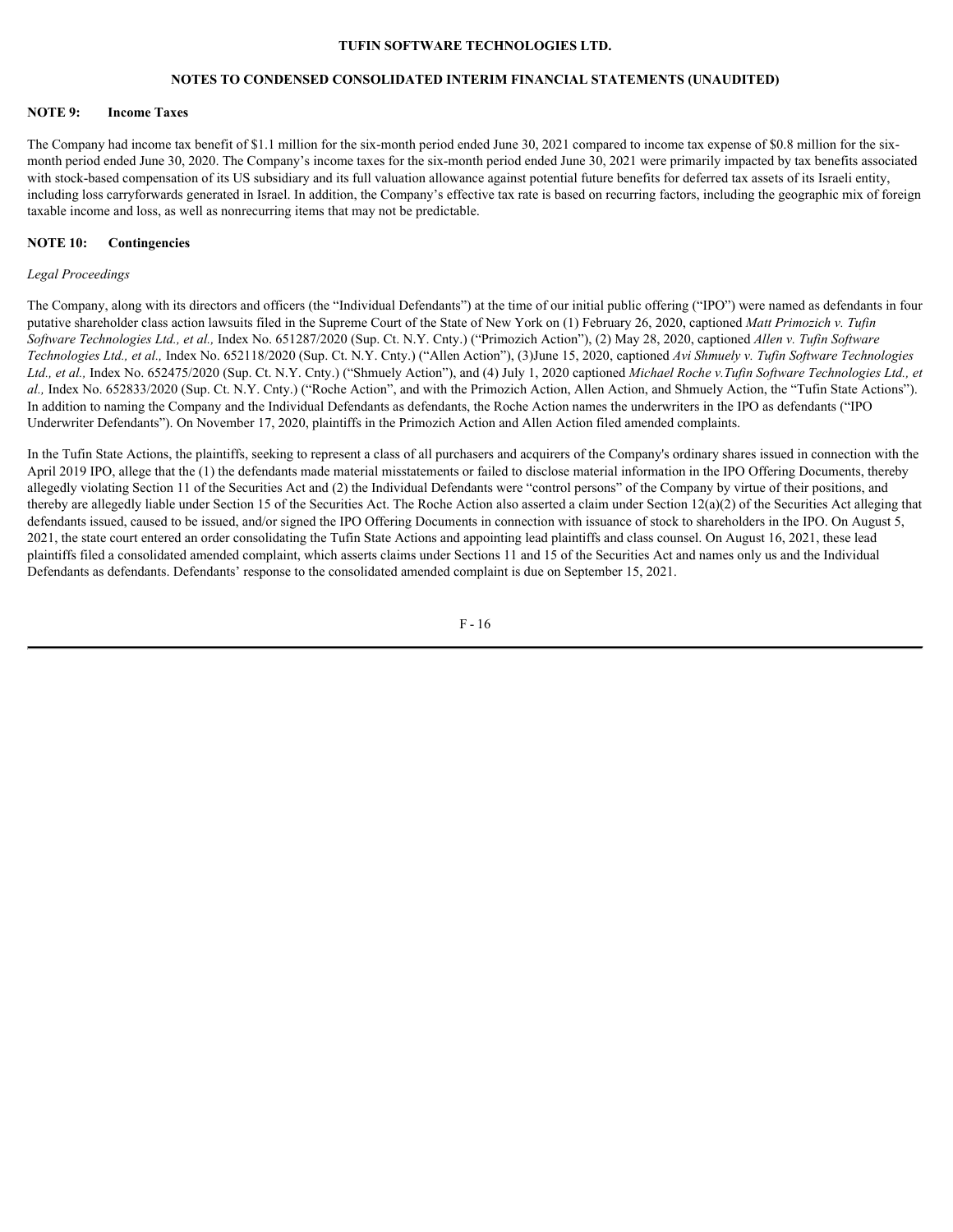### **NOTES TO CONDENSED CONSOLIDATED INTERIM FINANCIAL STATEMENTS (UNAUDITED)**

Two federal class actions were also filed in the Southern District of New York: (1) the matter captioned *Matthew Ellison v. Tufin Software Technologies Ltd. et al.*, Case No. 1:20-cv-05646 (S.D.N.Y.) was filed on July 21, 2020 and names the Company, the Individual Defendants, the IPO Underwriter Defendants, and certain underwriters in the secondary public offering ("SPO Underwriter Defendants") as defendants ("Ellison Action") and (2) the matter captioned *Michaelson v. Tufin Software Technologies Ltd. et al.*, Case No. 1: 20-cv-06290 (S.D.N.Y.) was filed on August 10, 2020 and names the Company and the Individual Defendants as defendants ("Michaelson Action" and with the Ellison Action, the "Tufin Federal Actions"). The Tufin Federal Actions were brought on behalf of all persons or entities, who purchased stock in the April 2019 IPO and/or December 2019 secondary public offering ("SPO"), pursuant to and/or traceable to the alleged misleading IPO Offering Documents or SPO Offering Documents, and assert violations of Sections 11 and 12(a)(2) (against all defendants) and Section 15 (against Individual Defendants) of the Securities Act. On October 19, 2020, the New York federal court entered an order consolidating the Tufin Federal Actions under Master File No. 1:20-cv-05646, appointing Mark Henry as lead plaintiff, and approving Henry's selection of lead counsel. On February 4, 2021, lead plaintiff filed a Consolidated Amended Complaint, which asserts only claims for violations of Sections 11 and 15 of the Securities Act of 1933, based on alleged false or misleading statements or omissions only in the Registration Statement issued in connection with our April 2019 IPO. The Consolidated Amended Complaint names only us and the Individual defendants as defendants. Defendants have moved to dismiss the Tufin Federal Actions in their entirety, which motion was fully briefed on August 25, 2021.

The Company is also subject to certain indemnification obligations with respect to the Individual Defendants, IPO Underwriter Defendants, and the SPO Underwriter Defendants, in connection with the Tufin State Actions and Tufin Federal Actions.

Based on information currently available and the current stage of the litigation, the Company is unable to reasonably estimate a possible loss or range of possible losses, if any, with regard to the Tufin State Actions and Tufin Federal Actions; therefore, no estimated liability has been recorded in the Company's consolidated balance sheets as of June 30, 2021. The Company will continue to evaluate information as it becomes known and will record an estimate for losses at the time or times if and when it is probable that a loss will be incurred and the amount of the loss is reasonably estimable.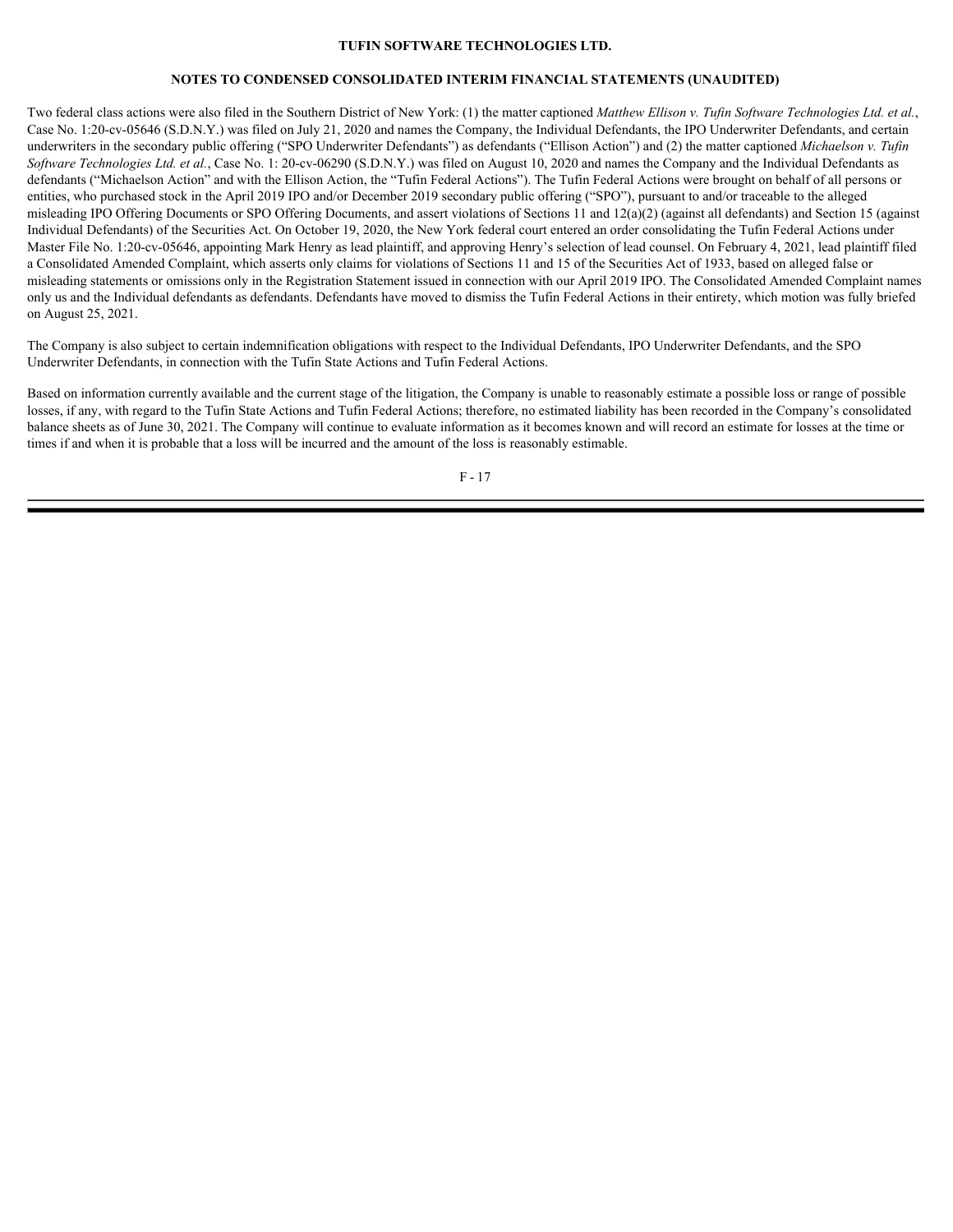### <span id="page-20-0"></span>**Special Note Regarding Forward-Looking Statements**

We make forward-looking statements in this report that are subject to risks and uncertainties. The Private Securities Litigation Reform Act of 1995 provides safe harbor protections for forward-looking statements in order to encourage companies to provide prospective information about their business. These forward-looking statements include information about possible or assumed future results of our business, financial condition, results of operations, liquidity, plans and objectives. In some cases, you can identify forward-looking statements by terminology such as "believe," "may," "estimate," "continue," "anticipate," "intend," "should," "plan," "expect," "predict," "potential," or the negative of these terms or other similar expressions. The statements we make regarding the following matters are forwardlooking by their nature: **EXAMBLE TECHNOLOGIES LTD.**<br>
• **EXAMBLE THE SUCCESS CONSTITE CONSTITE AND CONSTITE AND CONSTITUTE AND CONSTITUTE AND CONSTITUTE AND CONSTITUTE AND CONSTITUTE AND CONSTITUTE AND CONSTITUTE AND CONSTITUTE AND CONSTITUTE AND** 

- the impact of the global pandemic caused by COVID-19 on the budgets of our customers and on economic conditions generally, as well as the length, severity of and pace of recovery following the pandemic;
- subscription-based business model over time
- political conditions and economic downturns, particularly in areas where we operate;
- compliance, managerial and regulatory risks associated with international sales and operations;
- our expectation that policy-centric, automated solutions will garner a growing share of enterprise security spend;
- our expectations for growth in certain key verticals and geographic regions and our intention to expand international operations;
- our ability to maintain effective internal controls over financial reporting;
- our expectations concerning seasonality and the predictability of our sales cycle;
- our expectations regarding customer relationships developed by our hybrid sales model, including our ability to acquire new customers and maintain a high level of customer retention;
- our ability to compete and increase positive market awareness of our brand, particularly with respect to markets for security policy management;
- our ability to align our future and past performance by continuing to generate sufficient revenues;
- the compatibility of our product and service offerings with customers' existing technologies and applications;
- our plans to deploy additional cloud-based subscription products over time, to enable more customers to consume our products beyond our existing onpremise solutions;
- our reliance on certain products and customers to generate revenue;
- our intention to invest further in the Tufin Orchestration Suite to extend its functionality and features;
- our expectations regarding sales of our newest product, SecureCloud;
- our expectations and acomome downtum, particularly in anons where we eigenstoy.<br>
 our expectations for greath in extra contrasted with international subset of our experiments wearship spand,<br>
 our expectations for grea strategies;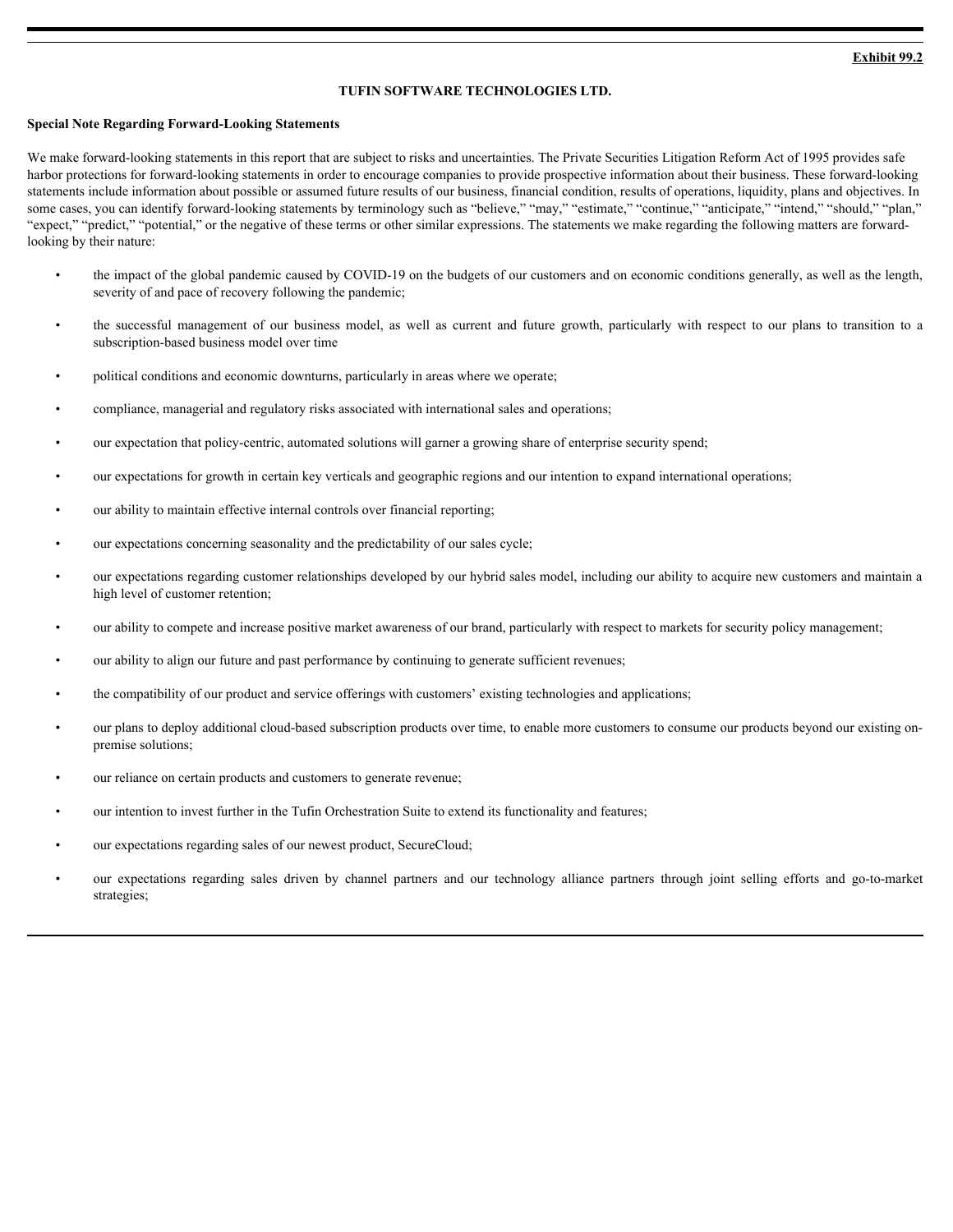- our dependence on a single third-party manufacturer to fulfill certain software license orders;
- the effect of cybersecurity threats or attacks on our technologies, products and services;
- the effect of any real or perceived shortcomings, defects or vulnerabilities in our solutions;
- our compliance laws, regulations and requirements in the jurisdictions where we operate, including with respect to with data protection and privacy and export and import control requirements;
- our expectations regarding the outcome of securities class action lawsuits; and
- our ability to adequately protect and defend our intellectual property and other proprietary rights;
- our ability to effectively manage, invest in, grow and retain our sales force, research and development capabilities, marketing teams and other key personnel;
- our expectations regarding growth in the market for enterprise security and network management products;
- the volatility of our share price and active trading market for our shares;
- political, economic, governmental and tax consequences associated with our incorporation and location in Israel; and
- our expectations regarding our tax classifications.

The preceding list is not intended to be an exhaustive list of all of our forward-looking statements. The forward-looking statements are based on our beliefs, assumptions and expectations of future performance, taking into account the information currently available to us. These statements are only predictions based upon our current expectations and projections about future events. There are important factors that could cause our actual results, levels of activity, performance or achievements to differ materially from the results, levels of activity, performance or achievements expressed or implied by the forward-looking statements. In particular, you should consider other factors described in "Risk Factors" in our annual report on Form 20-F filed with the SEC on March 2, 2021 and this Form 6-K.

You should not rely upon forward-looking statements as predictions of future events. Although we believe that the expectations reflected in the forward-looking statements are reasonable, we cannot guarantee that future results, levels of activity, performance and events and circumstances reflected in the forward-looking statements will be achieved or will occur. Except as required by law, we undertake no obligation to update publicly any forward-looking statements for any reason after the date of this annual report, to conform these statements to actual results or to changes in our expectations.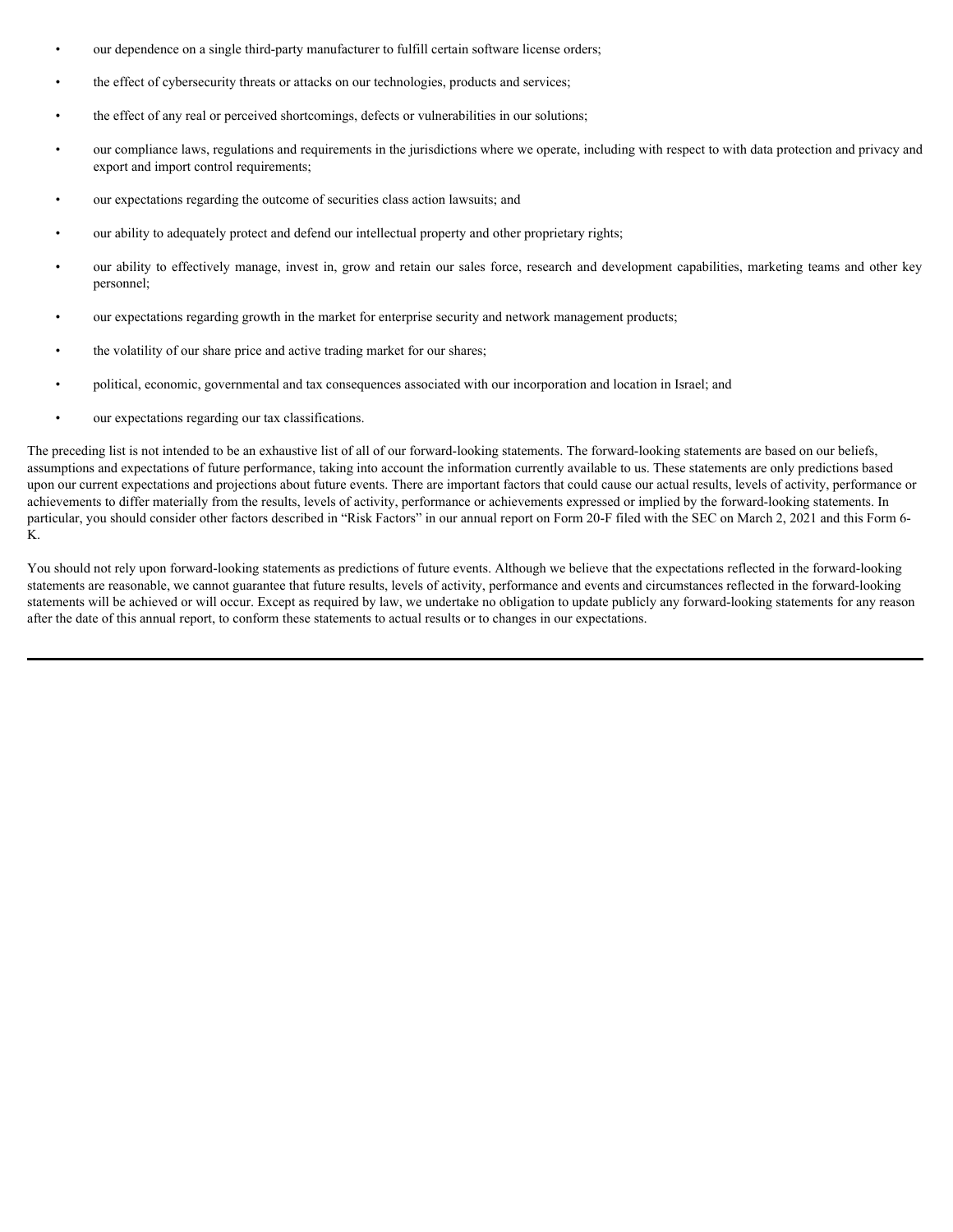#### **OPERATING AND FINANCIAL REVIEW AND PROSPECTS**

#### **Company Overview**

We are pioneering a policy-centric approach to security and IT operations. We transform enterprises' security operations by helping them visualize, define and enforce a unified security policy across complex, heterogeneous IT and cloud environments. Our products govern how individuals, systems and applications are permitted to communicate and provide policy-based security automation, enabling customers to reduce the time to implement complex network changes from days to minutes. Our solutions increase business agility, eliminate errors from manual processes and ensure continuous compliance through a single console. Since our inception, our solutions have been purchased by over 2,000 customers in over 70 countries, including approximately 16% of the Global 2000.

We generate revenues from sales of our products and associated maintenance and professional services. We primarily sell our software through perpetual license agreements and, to a lesser extent, term-based subscription license agreements. Our products offer the same functionality whether our customers receive them through a perpetual or term-based license. Our agreements with customers for software licenses include maintenance contracts and may also include professional services contracts. Maintenance revenues consist of fees for providing software updates and technical support for our products for a specified term, which is typically one or three years. We offer a portfolio of professional services and extended support contract options to assist our customers with integration, customization, optimization, training and ongoing advanced technical support.

Our goal is to provide significant benefits to customers seeking to enforce enterprise-wide security policies and automate network change process, which we believe will enable us to maximize the lifetime value of our customers. We believe our existing customers serve as a strong source of incremental revenues given our multiple product offerings and the growing complexity of IT and cloud environments and networks. Our products provide customers the flexibility to initially deploy one or more of our products in all or parts of their IT and cloud environments, and further expand deployment as they purchase additional products or cover additional parts of their IT and cloud environments. We believe our "land and expand" sales strategy capitalizes on this potential. We make significant investments in acquiring new customers and expect to achieve a favorable return on investments by maintaining a high level of customer retention, which we define as our maintenance renewal rate.

We believe our diverse global footprint provides a significant growth opportunity. We aim to continue to expand our business globally, particularly in the Americas and EMEA. In the six months ended June 30, 2021 we generated 47% of our revenues from customers in the Americas and 46% of our revenues from customers in EMEA. We expect sales in the Americas to continue to account for a majority of our revenues. Our customers include leading enterprises across a broad range of geographies in a diverse set of industries, including financial services, telecommunications, automotive, manufacturing, energy, healthcare and pharmaceuticals, technology, government, retail and business services. We believe our expansion within the Global 2000 is a key indicator of our market penetration and the value that our products provide to large customers. We sell our products and services through our sales force, including our field sales team and our inside sales team, which works closely with our global network. Our highly trained sales force is responsible for overall market development. Our sales force consists of our field sales team, which accounts for most of our sales, and our inside sales team. Our field sales team targets large organizations, which we define as those comprising the Global 2000, while our inside sales team targets mid-market companies that do not belong to the Global 2000. Within our field sales team, our regional field sales representatives develop new business relationships with our key customers, and our channel account managers support and expand existing relationships with our channel partners. Our sales engineers provide technical expertise and support, and architect our solutions to address the business needs of our customers. Our sales cycle usually lasts several months from proof of concept to purchase order, and is often longer for larger transactions. Our channel partners include distributors and resellers, as well as service delivery partners that help customers successfully deploy, configure and maintain our products and services. We sell substantially all of our products and services through our global network of channel partners, who then sell to end-user customers.

We integrate with leading network and cloud platforms, such as Check Point, Cisco, Fortinet, Palo Alto Networks, F5 Networks, Forcepoint, Juniper Networks, VMware, AWS, Google Cloud, Microsoft Azure and Kubernetes, to provide vendor agnostic solutions, which is key to our value proposition. In addition, we believe our technology alliance partner program, which is an ecosystem of technology partners who build certified integrations to our platform, helps to expand our common use cases.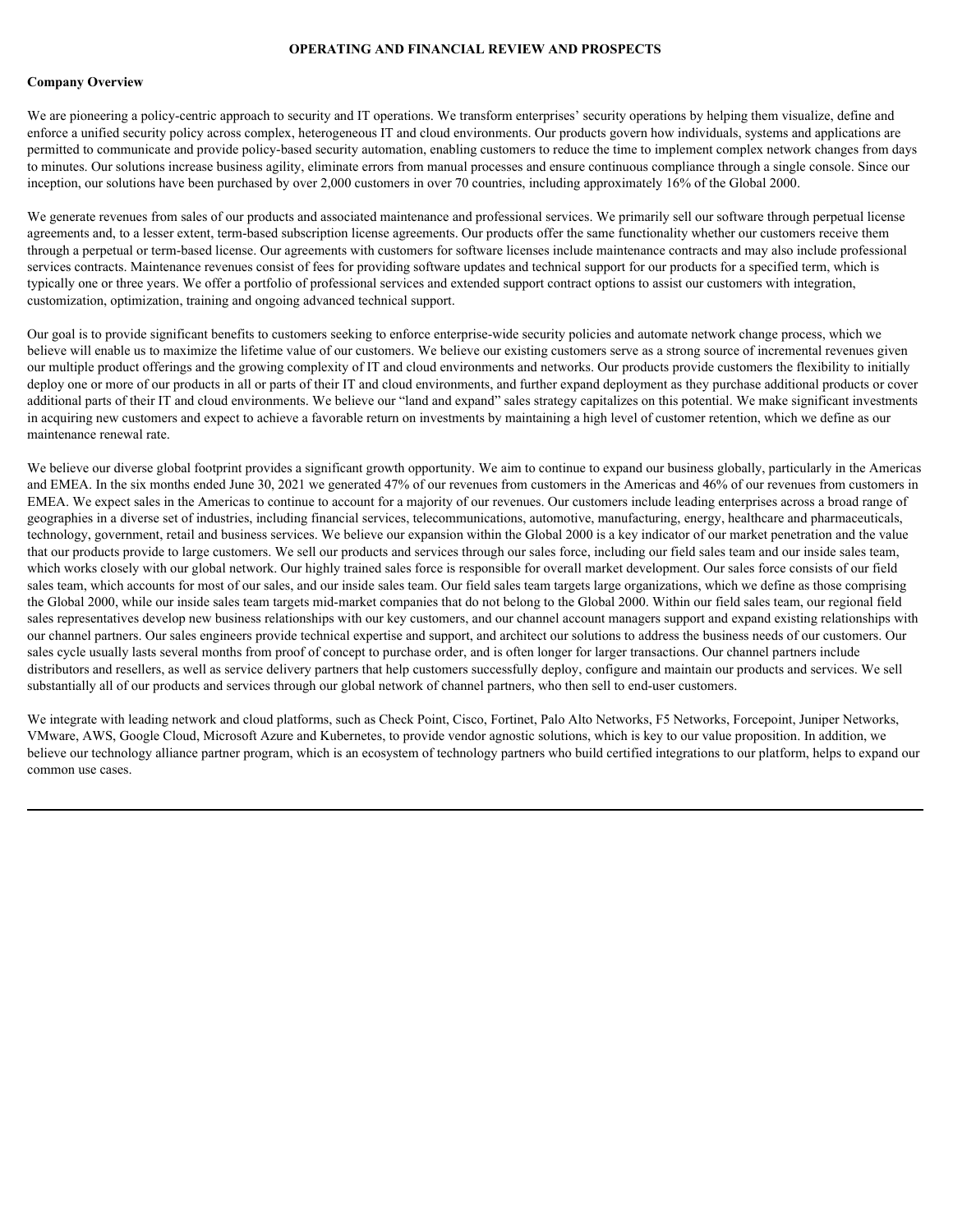### **Recent Developments**

#### *COVID-19 Impacts*

The global spread of COVID-19, which began to accelerate late in March of 2020, has since continued to spread and adversely affect workforces, economies, and financial markets globally, leading to an economic downturn and continued economic uncertainty. The extensive impact of the pandemic caused by COVID-19 has resulted and, particularly as a result of recent surges in variants of the COVID-19 virus, will likely continue to result in significant disruptions to the global economy, as well as businesses and capital markets around the world.

As part of our initial response to COVID-19, we focused on the safety and well-being of our employees and initiated a global work-from-home policy beginning in March 2020, which included transitioning our employees to remote working arrangements and temporarily closed and/or otherwise implemented hybrid remotework with limited onsite presence in our offices worldwide. To date, we have not experienced significant disruptions in our operations resulting from our remote working arrangements.

In addition, we adjusted our operations, including transitioning from in-person marketing events to virtual formats, utilizing a virtual sales strategy and minimizing employee travel.

We continue to monitor, assess and respond to the implications of the COVID-19 pandemic on our operations and our customers, partners and suppliers. In addition, we continue to actively evaluate and respond to new developments relating to the evolving COVID-19 pandemics.

The extent to which COVID-19 impacts our business going forward will depend on numerous evolving factors that we cannot reliably predict, including the duration and scope of the pandemic, efficiency of available vaccines and the availability of such vaccines to the worldwide population; governmental, business, and individuals' actions in response to the pandemic, and the impact on economic activity including the possibility of a recession or financial market instability. The uncertainty surrounding the containment of COVID-19 could affect management's accounting estimates and assumptions. The impact on our business, the business of our channel partners and other factors are further described in the "Risk Factors" section of our annual report on Form 20-F, filed with the SEC on March 2, 2021 and this Form 6-K.

### **Comparison of Period to Period Results of Operations**

The following tables summarize our results of operations in dollars and as a percentage of our total revenues for the periods indicated. The period-to-period comparison of results is not necessarily indicative of results for future periods.

|        | Six Months Ended June 30, |                                                                              |                                                                                       |  |  |  |  |
|--------|---------------------------|------------------------------------------------------------------------------|---------------------------------------------------------------------------------------|--|--|--|--|
|        |                           | 2021                                                                         |                                                                                       |  |  |  |  |
| Amount | $\frac{6}{9}$             | Amount                                                                       | $\%$                                                                                  |  |  |  |  |
|        |                           |                                                                              |                                                                                       |  |  |  |  |
|        |                           |                                                                              |                                                                                       |  |  |  |  |
| 13,705 |                           | 15,778                                                                       | 33.5%                                                                                 |  |  |  |  |
| 30,571 | 69.0                      | 31,320                                                                       | 66.5                                                                                  |  |  |  |  |
| 44,276 | 100.0                     | 47,098                                                                       | 100.0                                                                                 |  |  |  |  |
|        |                           |                                                                              |                                                                                       |  |  |  |  |
| 1,213  | 2.7                       | 1,331                                                                        | 2.8                                                                                   |  |  |  |  |
| 9,113  | 20.6                      | 9,866                                                                        | 20.9                                                                                  |  |  |  |  |
| 10,326 | 23.3                      | 11,197                                                                       | 23.8                                                                                  |  |  |  |  |
|        | 76.7                      |                                                                              | 76.2                                                                                  |  |  |  |  |
|        |                           |                                                                              |                                                                                       |  |  |  |  |
| 18,211 | 41.1                      | 20,054                                                                       | 42.6                                                                                  |  |  |  |  |
| 31,465 | 71.1                      | 28,232                                                                       | 59.9                                                                                  |  |  |  |  |
| 9,724  | 22.0                      | 11,885                                                                       | 25.2                                                                                  |  |  |  |  |
| 59,400 | 134.2                     | 60,171                                                                       | 127.8                                                                                 |  |  |  |  |
|        |                           |                                                                              | (51.5)                                                                                |  |  |  |  |
| 436    | 1.0                       | (241)                                                                        | (0.5)                                                                                 |  |  |  |  |
|        |                           |                                                                              | (52.0)                                                                                |  |  |  |  |
| (843)  | (1.9)                     | 1,056                                                                        | 2.2                                                                                   |  |  |  |  |
|        |                           | (23, 455)                                                                    | (49.8)                                                                                |  |  |  |  |
|        | 33,950                    | 2020<br>(57.5)<br>(25, 450)<br>(25,014)<br>(56.5)<br>(25, 857)<br>$(58.4)\%$ | (U.S. dollars in thousands)<br>$31.0\%$ \$<br>35,901<br>(24, 270)<br>(24, 511)<br>- 8 |  |  |  |  |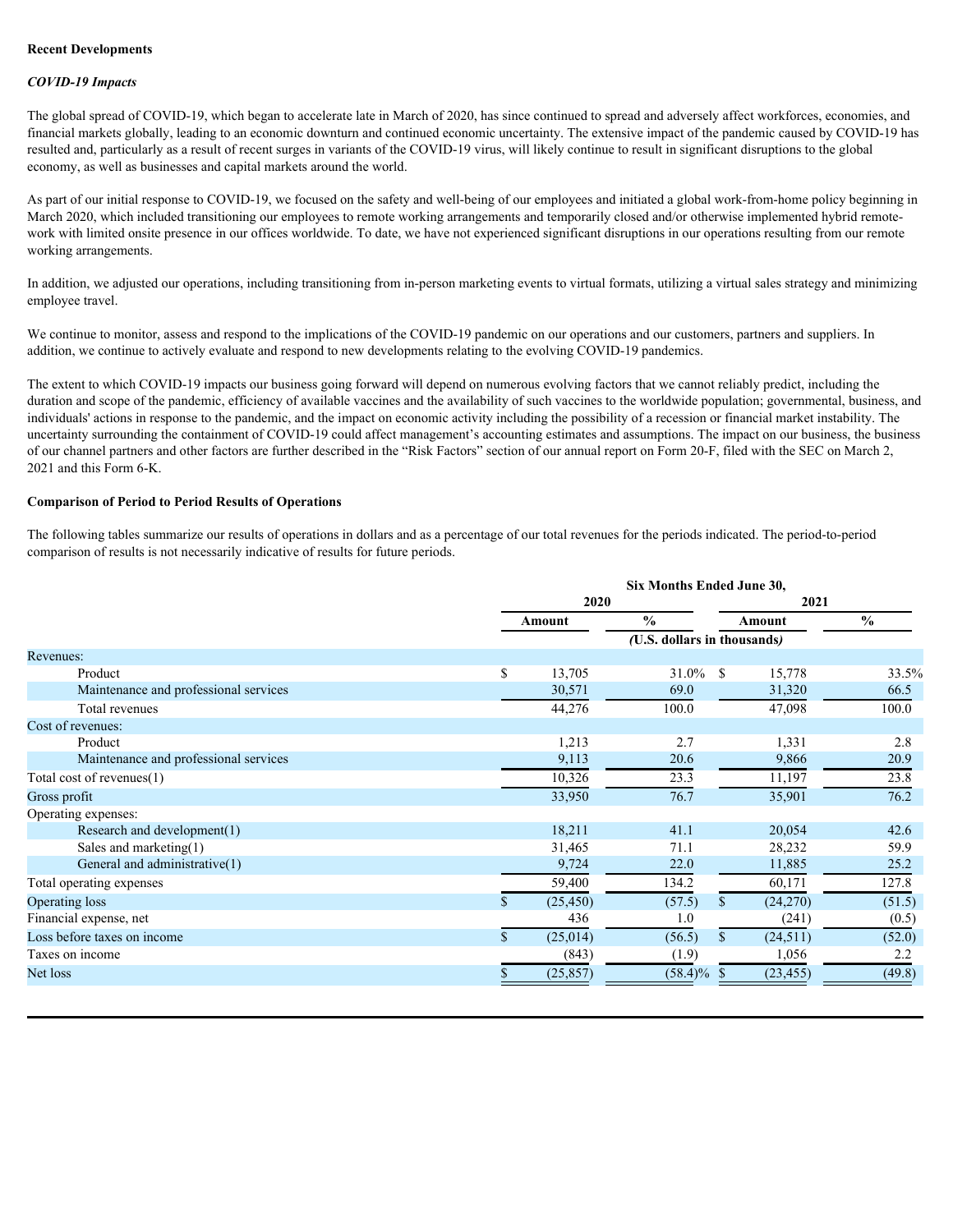#### (1) Includes share-based compensation expense as follows:

| <b>June 30,</b> | <b>June 30,</b>         |
|-----------------|-------------------------|
| 2020            | 2021                    |
| 962             | 1,061                   |
| 2,183           | 2,362                   |
| 2,209           | 1,643                   |
| 1,838           | 2,104                   |
| 7,192           | 7,170                   |
|                 | <b>Six Months Ended</b> |

### **Comparison of the Six Months Ended June 30, 2020 and 2021**

#### *Revenues*

The following table presents the breakdown of revenue between product, maintenance and support and professional services:

|                         | Six Months Ended June 30, |  |                             |        |        |        |
|-------------------------|---------------------------|--|-----------------------------|--------|--------|--------|
|                         | 2021<br>2020              |  |                             |        | Change |        |
|                         | Amount                    |  | Amount                      | Amount |        |        |
|                         |                           |  | (U.S. dollars in thousands) |        |        |        |
| Revenues:               |                           |  |                             |        |        |        |
| Product                 | $13,705$ \$               |  | 15,778 \$                   | 2,073  |        | 15.1%  |
| Maintenance and support | 24,703                    |  | 26,090                      | 1,387  |        | 5.6    |
| Professional services   | 5,868                     |  | 5,230                       |        | (638)  | (10.9) |
| Total revenues          | 44,276                    |  | 47,098                      | 2,822  |        | 6.4%   |
|                         |                           |  |                             |        |        |        |

Revenues increased by \$2.8 million, or 6.4%, from \$44.3 million in the six months ended June 30, 2020 to \$47.1 million in the six months ended June 30, 2021. The increase in total revenues was driven by an increase in product revenues and in maintenance and support revenues and was partially offset by decrease in professional services revenues.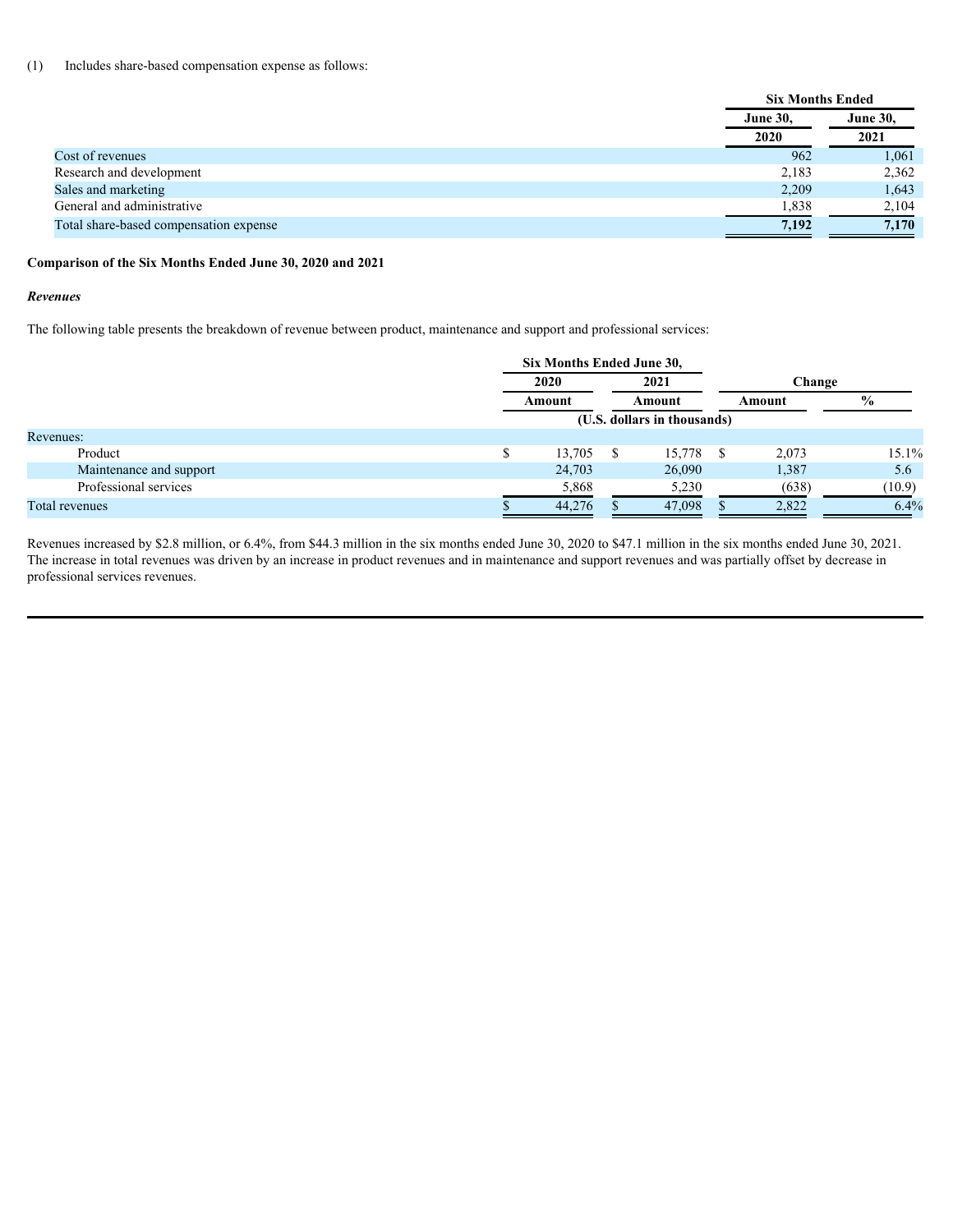Sales volumes to existing customers amounted to \$34.3 million in six months ended June 30, 2020 compared to \$38.8 million in six months ended June 30, 2021. Sales volumes to new customers amounted to \$10.0 million in six months ended June 30, 2020 compared to \$8.3 million in six months ended June 30, 2021.

Product revenues increased by \$2.1 million, or 15.1%, from \$13.7 million in the six months ended June 30, 2020 to \$15.8 million in the six months ended June 30, 2021. This increase was primarily attributable to significant increase in term-based subscription license revenues, which reflect our strategic transition to subscription-based business model and supported by large multi-year deals. Product revenues were partially offset by decrease in perpetual licenses revenues, as part of this transition. In addition, hardware revenues increased by \$0.4 million.

Maintenance and support revenues increased by \$1.4 million, or 5.6%, from \$24.7 million in the six months ended June 30, 2020 to \$26.1 million in the six months ended June 30, 2021. Revenues from maintenance and support contract renewals for perpetual licenses increased by \$1.8 million. Revenues from initial maintenance and support contracts for perpetual licenses decreased by \$1.3 million and were partially offset by increase of \$0.7 million maintenance and support revenues for term-based subscription license contracts, which reflect our strategic transition to subscription-based business model.

Professional services revenues decreased by \$0.6 million, or 10.9%, from \$5.9 million in the six months ended June 30, 2020 to \$5.2 million in the six months ended June 30, 2021. This decrease was mainly due to timing of milestone completion for large professional services contracts.

#### *Geographic Breakdown of Revenues*

The following table sets forth the geographic breakdown of our revenues by region for the periods indicated:

|             | Six Months Ended June 30, |                             |        |                |  |  |  |  |
|-------------|---------------------------|-----------------------------|--------|----------------|--|--|--|--|
|             | 2020                      |                             | 2021   |                |  |  |  |  |
|             | Amount                    |                             | Amount | $\frac{6}{10}$ |  |  |  |  |
|             |                           | (U.S. dollars in thousands) |        |                |  |  |  |  |
| Americas    | 23,855                    | 53.9% \$                    | 22,093 | 46.9%          |  |  |  |  |
| <b>EMEA</b> | 17,197                    | 38.8                        | 21,604 | 45.9           |  |  |  |  |
| <b>APAC</b> | 3,224                     |                             | 3,401  | 7.2            |  |  |  |  |
| Total       | 44,276                    | 100%                        | 47,098 | 100%           |  |  |  |  |
|             |                           |                             |        |                |  |  |  |  |

The Americas accounted for 46.9% of our revenues in the six months ended June 30, 2021. Revenues in the Americas region decreased by \$1.8 million, or 7.4%, from \$23.9 million in the six months ended June 30, 2020 to \$22.1 million in the six months ended June 30, 2021.

EMEA also accounted for a significant portion of our revenues in the six months ended June 30, 2020 and 2021.

Revenues in the EMEA region increased by \$4.4 million, or 25.6%, from \$17.2 million in the six months ended June 30, 2020 to \$21.6 million in the six months ended June 30, 2021.

Revenues in the APAC region increased by \$0.2 million, or 5.5%, from \$3.2 million in the six months ended June 30, 2020 to \$3.4 million in the six months ended June 30, 2021.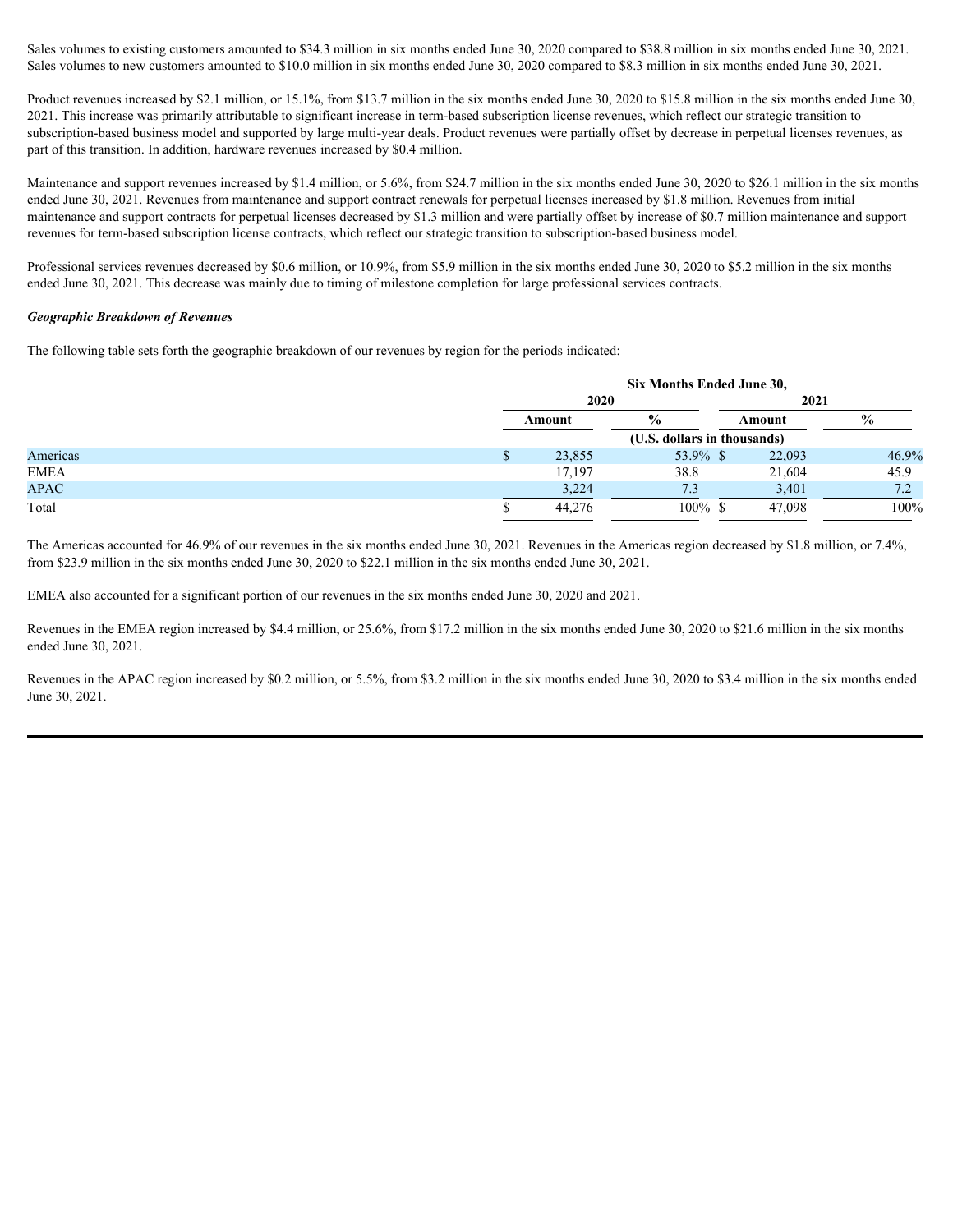#### *Cost of Revenues*

|                                       | Six Months Ended June 30, |                             |        |      |  |
|---------------------------------------|---------------------------|-----------------------------|--------|------|--|
|                                       | 2020                      | 2021                        | Change |      |  |
|                                       | Amount                    | Amount                      | Amount |      |  |
|                                       |                           | (U.S. dollars in thousands) |        |      |  |
| Cost of revenues:                     |                           |                             |        |      |  |
| Product                               | 1,213                     | 1,331S                      | 118    | 9.7% |  |
| Maintenance and professional services | 9,113                     | 9,866                       | 753    | 8.3% |  |
| Total cost of revenues                | 10,326                    | 11,197                      | -87    | 8.4% |  |
|                                       |                           |                             |        |      |  |

Cost of revenues increased by \$0.9 million, or 8.4%, from \$10.3 million in the six months ended June 30, 2020 to \$11.2 million in the six months ended June 30, 2021. This increase was primarily driven by the increase in compensation costs and hardware cost of sales, and was partially offset by related overhead expenses.

Cost of product revenues increased by \$0.1 million, or 9.7%, from \$1.2 million in the six months ended June 30, 2020 to \$1.3 million in the six months ended June 30, 2021. The increase in cost of product revenues was primarily driven by higher hardware cost of sales.

Cost of maintenance and professional services revenues increased by \$0.8 million, or 8.3%, from \$9.1 million in the six months ended June 30, 2020 to \$9.9 million in the six months ended June 30, 2021. The increase in cost of maintenance and professional services revenues was driven primarily by an increase in personnel costs and was partially offset by related overhead expenses.

# *Gross Profit*

|              |      |              | Six Months Ended June 30, |       |              |                            |        |      |
|--------------|------|--------------|---------------------------|-------|--------------|----------------------------|--------|------|
|              | 2020 |              |                           | 2021  |              | <b>Gross Profit Change</b> |        |      |
|              |      | Gross Profit | <b>Gross Margin</b>       |       | Gross Profit | <b>Gross Margin</b>        | Amount | 7 U  |
| Gross profit |      | 33,950       |                           | 76.7% | 35,901       | 76.2%<br>10.270            | 1,951  | 5.7% |

Gross profit increased by \$2.0 million, or 5.7%, from \$34.0 million in the six months ended June 30, 2020 to \$35.9 million in 2021. Gross margins decreased from 76.7% to 76.2% during the same period. This decrease was driven by higher costs of revenues, primarily due to increase in compensation costs and related overhead, as well as, our revenues mix.

## *Operating Expenses*

|                            | <b>Six Months Ended June 30,</b> |                             |         |            |
|----------------------------|----------------------------------|-----------------------------|---------|------------|
|                            | 2020                             | 2021                        | Change  |            |
|                            | Amount                           | Amount                      | Amount  | $\%$       |
|                            |                                  | (U.S. dollars in thousands) |         |            |
| Operating expenses:        |                                  |                             |         |            |
| Research and development   | $18,211$ \$                      | $20,054$ \$                 | 1,843   | 10.1%      |
| Sales and marketing        | 31,465                           | 28,232                      | (3,233) | $(10.3)\%$ |
| General and administrative | 9,724                            | 11,885                      | 2,161   | 22.2%      |
| Total operating expenses   | 59,400                           | 60,171                      | 771     | 1.3%       |
|                            |                                  |                             |         |            |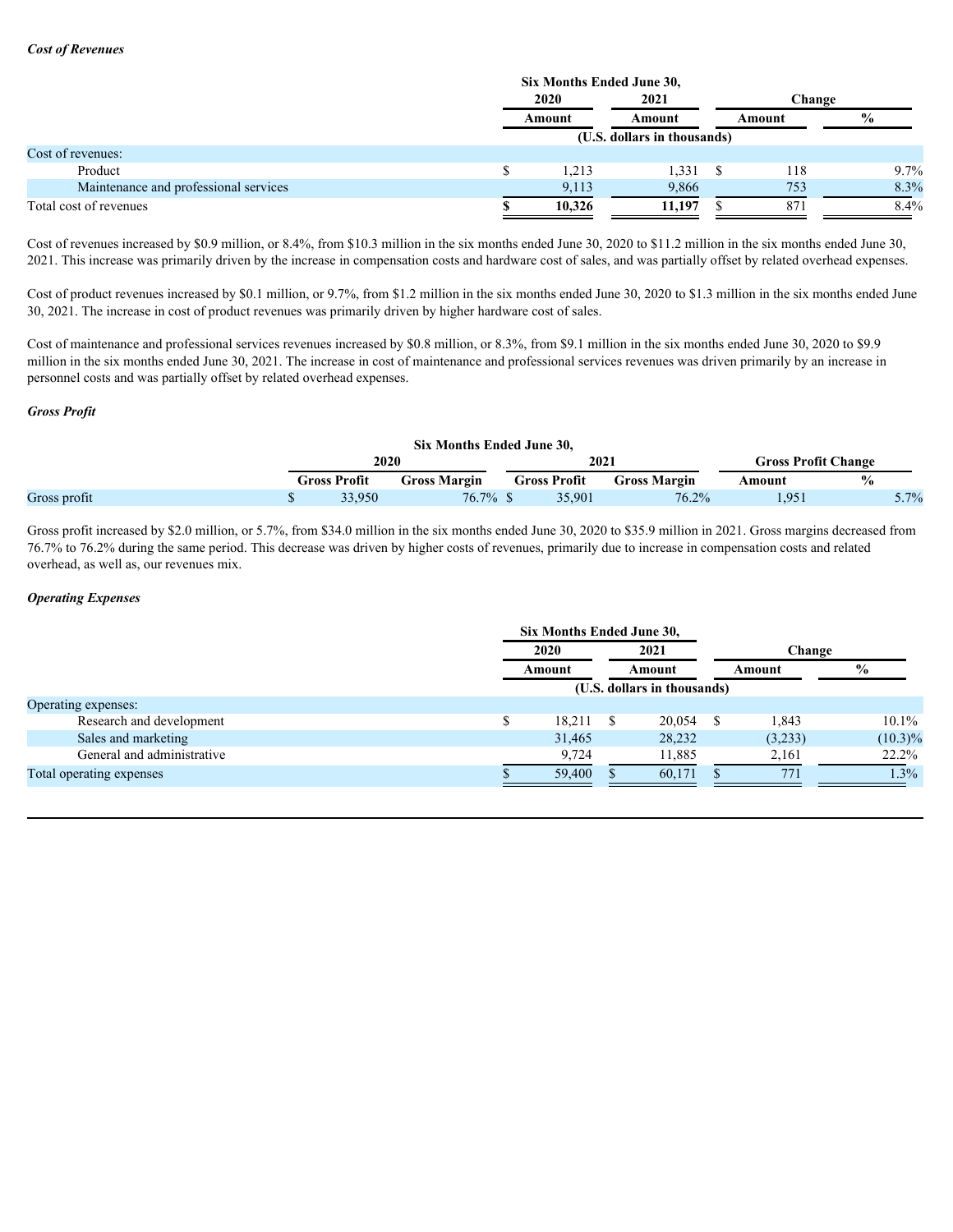Total operating expenses increased by \$0.8 million, or 1.3%, from \$59.4 million in the six months ended June 30, 2020 to \$60.1 million in the six months ended June 30, 2021.

*Research and Development*. Research and development expenses increased by \$1.8 million, or 10.1%, from \$18.2 million in the six months ended June 30, 2020 to \$20.1 million in 2021. This increase was primarily attributable to an increase of \$2.0 million in compensation related expenses, as we returned to pre-COVID-19 compensation levels. This increase was also driven by increase of IT investments of \$0.4 million and was partially offset by decrease of \$0.6 million in other allocated overhead costs which reflects reduced spending as a result of COVID-19. The increase in research and development expenses reflects our plans to invest in strategic initiatives that further strengthen our technology platform and enhance our current and future product and service offerings.

*Sales and Marketing.* Sales and marketing expenses decreased by \$3.2 million, or 10.3%, from \$31.5 million in the six months ended June 30, 2020 to \$28.2 million in the six months ended June 30, 2021. This decrease was attributable to a \$2.0 million decrease in compensation related expenses, primarily resulting from a decrease in our sales and marketing headcount on a six-month period average basis. Travel expenses decreased by \$1.3 million due to COVID-19 travel restrictions, and other allocated overhead costs decreased by \$0.4 million which reflects reduced spending as a result of COVID-19. This decrease was partially offset by \$0.5 million increase in IT related expenses.

*General and Administrative*. General and administrative expenses increased by \$2.2 million, or 22.2%, from \$9.7 million in the six months ended June 30, 2020 to \$11.9 million in the six months ended June 30, 2021. This increase was primarily attributable to an increase of \$1.4 million in compensation related costs, as we returned to pre-COVID-19 compensation levels and includes a \$0.3 million increase in share-based compensation expense. The remaining increase in general and administrative expense of \$0.7 million was primarily due to increase in corporate insurance, as well as accounting and legal costs.

#### *Financial Income (Expense), Net*

|                                 |                             | Six Months Ended June 30, |            |               |             |  |  |  |
|---------------------------------|-----------------------------|---------------------------|------------|---------------|-------------|--|--|--|
|                                 | 2021<br>2020                |                           |            | <b>Change</b> |             |  |  |  |
|                                 | Amount                      | Amount                    |            | Amount        |             |  |  |  |
|                                 | (U.S. dollars in thousands) |                           |            |               |             |  |  |  |
| Financial income (expense), net |                             | 436                       | $(241)$ \$ | (677)         | $(155.3)\%$ |  |  |  |

Financial income, net for the six months ended June 30, 2020 were \$0.4 million. Financial expense, net for the six months ended June 30, 2021 were \$0.2 million. Our financial expense was impacted by exchange rate fluctuations in the foreign currencies against the U.S. dollar and our derivatives and hedging activities, which resulted in an expense of \$0.2 million in the six months ended June 30, 2021 compared to financial income of \$0.3 million the six months ended June 30, 2020.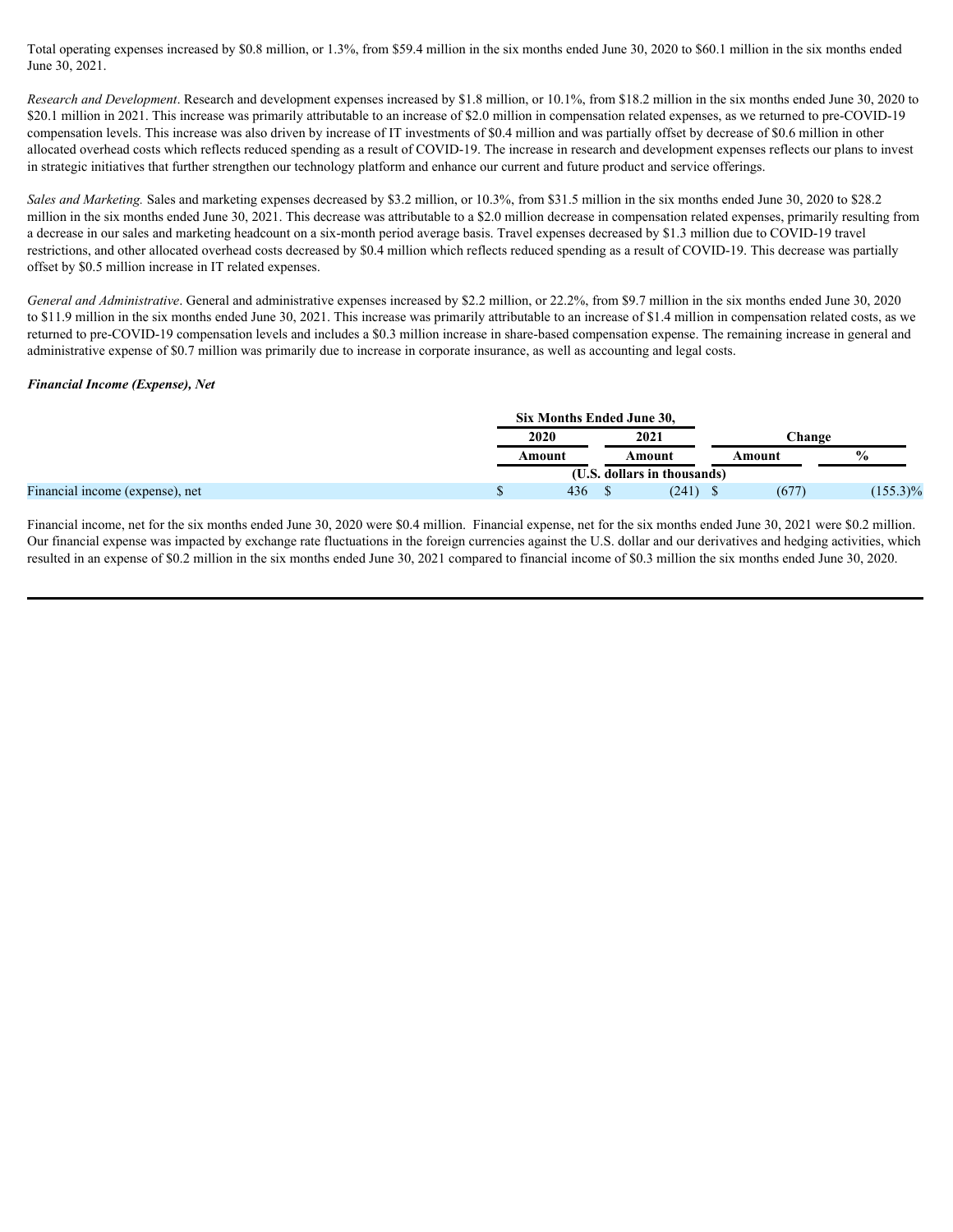|                 |        | Six Months Ended June 30,   |        |               |  |  |  |  |  |  |
|-----------------|--------|-----------------------------|--------|---------------|--|--|--|--|--|--|
|                 | 2020   | 2021                        |        | <b>Change</b> |  |  |  |  |  |  |
|                 | Amount | Amount                      | Amount |               |  |  |  |  |  |  |
|                 |        | (U.S. dollars in thousands) |        |               |  |  |  |  |  |  |
| Taxes on income | (843)  | .056                        | 1,899  | $(225.3)\%$   |  |  |  |  |  |  |
|                 |        |                             |        |               |  |  |  |  |  |  |

Taxes on income decreased from a tax expense of \$0.8 million in 2020 to a tax income of \$1.1 million in 2021. Our taxes on income for the six-month period ended June 30, 2021 were primarily impacted by tax benefits associated with stock-based compensation of our US subsidiary, our full valuation allowance against potential future benefits for deferred tax assets of our Israeli entity, including loss carryforwards generated in Israel. In addition, our effective tax rate is based on recurring factors, including the geographic mix of foreign taxable income and loss, as well as nonrecurring items that may not be predictable.

### **Liquidity and Capital Resources**

As of June 30, 2021, we had \$101.9 million of cash and cash equivalents, restricted deposits and marketable securities. Our liquidity was primarily attributable to cash proceeds of \$115.3 million received from the issuance and sale of 8,855,000 ordinary shares in our initial public offering in April 2019, partially offset by \$2.6 million in payments made in connection to the initial public offering. We believe that our existing cash and cash equivalents will be sufficient to fund our operations and capital expenditures for at least the next 12 months. Our future capital requirements will depend on many factors, including our rate of revenue growth, the expansion of our sales and marketing activities, the timing and extent of spending to support product development efforts and expansion into new geographic locations, the timing of introductions of new products and enhancements to existing products and the continuing market acceptance of our products and solutions.

### *Net Cash Used in Operating Activities*

Cash used in operating activities was \$1.9 million during the six months ended June 30, 2021. This was primarily due to an increased net loss of \$23.5 million adjusted by non-cash charges of \$8.3 million, primarily relating to depreciation of property and equipment and share-based compensation, and a favorable impact of \$13.2 million resulting from the net changes in our operating assets and liabilities. Changes in operating assets and liabilities included (i) a \$8.7 million increase in deferred revenues representing unearned amounts resulting primarily from increased maintenance and support sales and (ii) a \$6.3 million decrease in accounts receivable, partially offset by (a) a \$1.5 million increase in prepaid expenses and other current assets, (b) a \$0.3 million increase in deferred taxes and other non-current assets

Cash used in operating activities was \$11.2 million during the six months ended June 30, 2020. This was primarily due to an increased net loss of \$25.9 million adjusted by non-cash charges of \$8.1 million, primarily relating to depreciation of property and equipment and share-based compensation, and a favorable impact of \$6.6 million resulting from the net changes in our operating assets and liabilities. Changes in operating assets and liabilities included (i) a \$5.0 million increase in deferred revenues representing unearned amounts resulting primarily from increased maintenance and support sales and (ii) a \$5.4 million decrease in accounts receivable, partially offset by (a) a \$3.3 million increase in prepaid expenses and other current assets, (b) a \$0.5 million decrease in employee and payroll accrued expenses and (c) a \$0.4 million decrease in trade payables and operating lease.

### *Net Cash Used in Investing Activities*

Cash used in investing activities was \$12.2 million and \$1.7 million during the six months ended June 30, 2020 and 2021, respectively. Investing activities in six months ended June 30, 2021 consist primarily of investments in marketable securities, net of proceeds from marketable securities of \$0.7 million and purchases of equipment for our offices of \$1.0 million. Investing activities in six months ended June 30, 2020 consist primarily of investments in marketable securities of \$10.6 million and purchases of equipment for our offices.